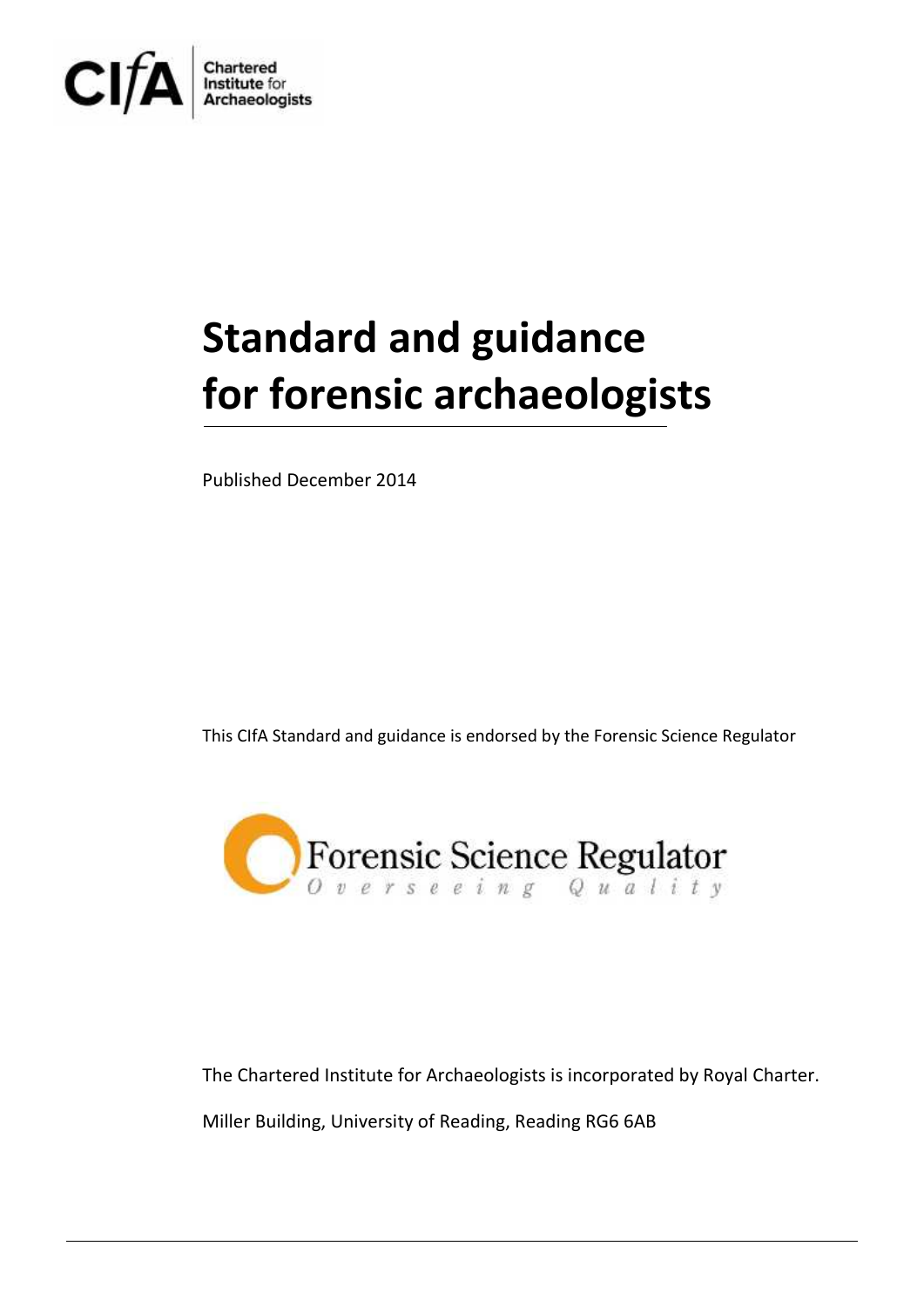## **Standard and guidance for forensic archaeologists**

| 1 Introduction                                    | 3  |
|---------------------------------------------------|----|
| 2 Professional standards in forensic archaeology  | 4  |
| 3 Initial contact with the forensic archaeologist | 6  |
| 4 The briefing                                    | 6  |
| 5 Search                                          | 7  |
| 6 Recovery                                        | 12 |
| 7 The forensic archaeologist's report             | 16 |
| 8 Conferences and other subsequent action         | 20 |
| 9 Attendance at court                             | 20 |
| <b>10 References</b>                              | 22 |
| 11 Membership of author groups                    | 22 |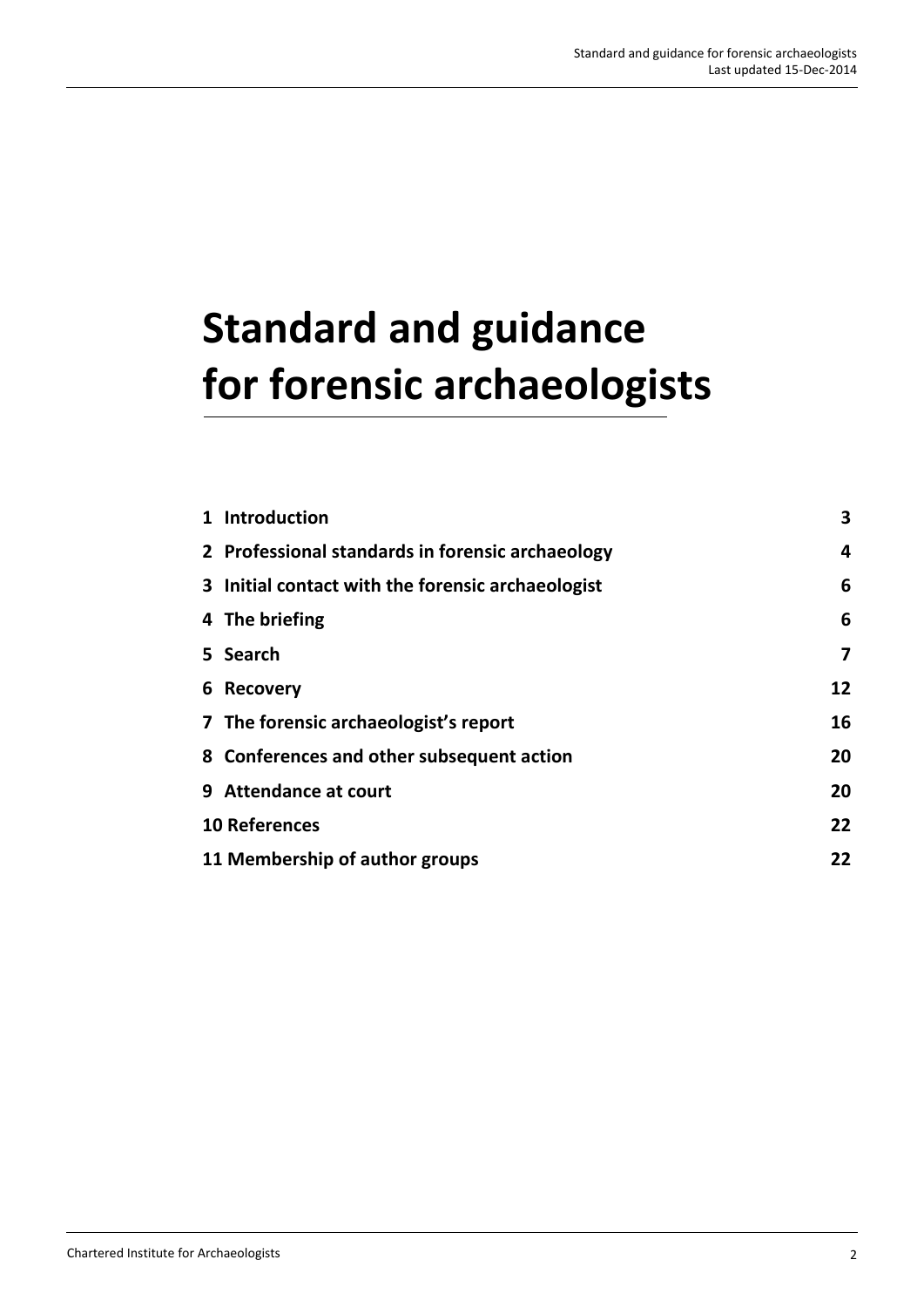### **1 Introduction**

This Standard and Guidance document has been developed by the Chartered Institute for Archaeologists (CIfA) and an advisory group comprising forensic archaeologists who had previously been accepted by the Council for the Registration of Forensic Practitioners through a process of peer review.

This document will allow forensic archaeologists to demonstrate high levels of professional performance by validation against accepted standards. This is underpinned by guidance on working methods which will ensure these standards are maintained during delivery. The document is designed to provide guidance within the legal framework of England and Wales whilst outlining best practice which is also compatible with the legal system in Scotland.

At present there is no single central text upon which to draw and the methods employed in forensic archaeology remain in continuous development. Therefore, this document draws upon pre-existing UK professional standards and accepted techniques for archaeological practice including those outlined by the CIfA (2008 a and b, 2009), technical papers issued by English Heritage and other professional bodies (Museum of London Archaeology Service 1994) academic references (Hunter and Cox 2005, Hunter et al 1997). The agreed standards and guidance of the Forensic Science Regulator (FSR) and other appropriate authorities<sup>1</sup>, and international standards outlined by the American Academy of Forensic Science and the United Nations have also been considered.

The document is divided into numbered sections. Each section outlines the standards required of a forensic archaeologist at a specific stage in the investigative process. The standards are underpinned by guidance on best practice which will ensure they are maintained.

All practicing forensic archaeologists will be expected to demonstrate competency against the standards outlined in this document and those of the FSR. New recruits and trainees must demonstrate competencies appropriate to the level of work undertaken.

This document refers throughout to 'features'. A feature is considered to be any archaeological entity of interest, including but not exclusively, clandestine graves.

1.1 The duties and responsibilities of the forensic archaeologist

In line with other forensic support services, the following elements are considered to be the key duties and responsibilities of the forensic archaeologist:

- a. Actively maintaining professional expertise: through continuous development (which may include a CIfA members CPD log), the forensic archaeologist must ensure a good breadth of archaeological knowledge and keep up to date with methodological advances within both the archaeological and forensic spheres. They must also be able to demonstrate a good basic knowledge of human skeletal anatomy and taphonomy
- b. Working to agreed and documented standards and participating in formal and informal peer review and audit, ensuring reliability and consistency by performing within the confines of the individual's skills and expertise and by ensuring the integrity of the

<sup>1</sup> The Crown Prosecution Service in England, Wales and Northern Ireland and the Procurator Fiscal in Scotland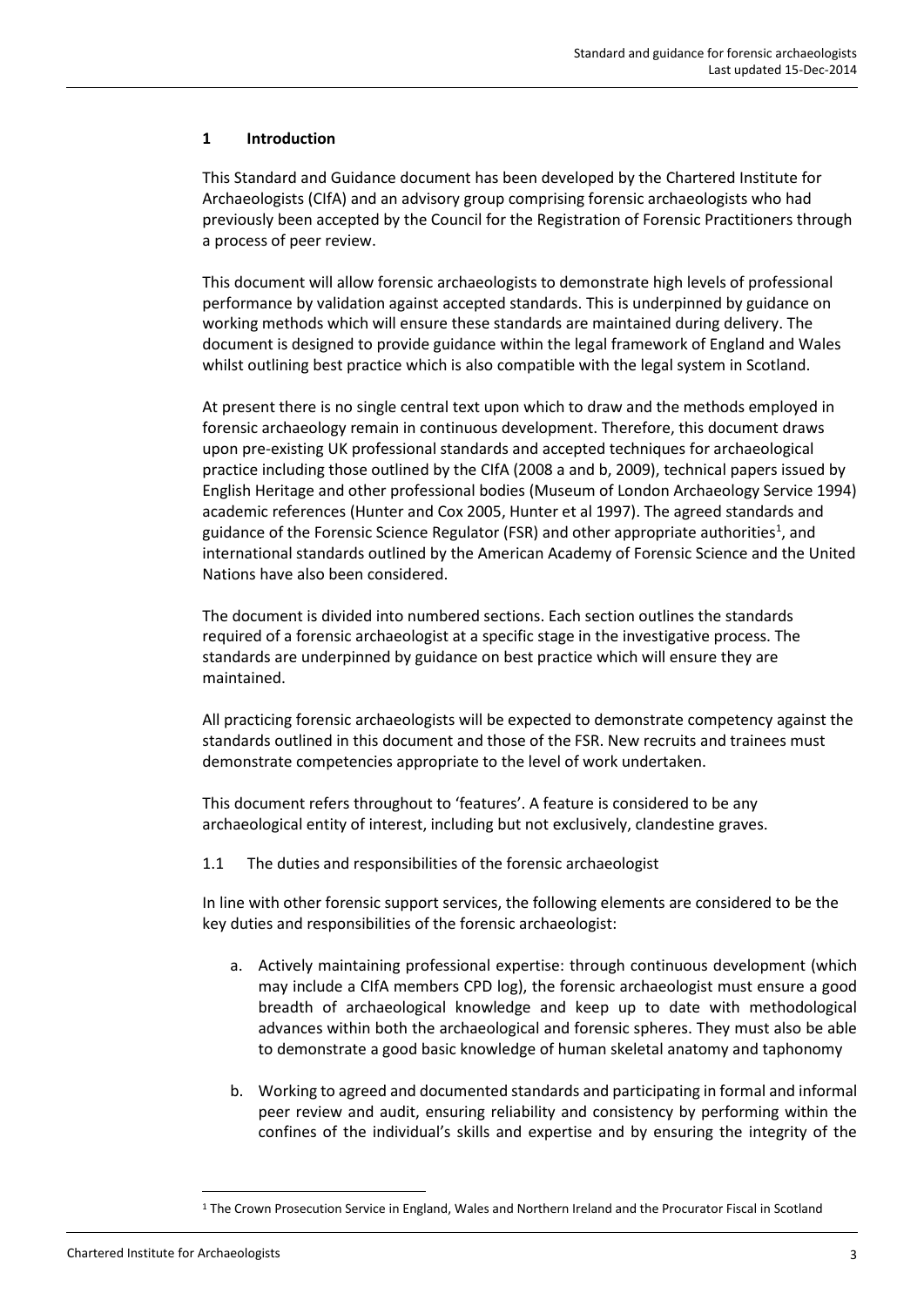evidence at all times, and by maintaining all specialist equipment to an appropriate standard to ensure the prevention of contamination between scenes

- c. Effectively communicating: providing clear information during the investigative process and presenting findings in a balanced and impartial manner
- d. Understanding their role within the criminal justice system, legislation concerning both human remains and archaeology and the obligations and responsibilities of the expert witness

### **2 Professional standards in forensic archaeology**

### 2.1 Introduction

Adherence to this code of practice will be an essential requirement in the provision of forensic archaeology services. The forensic archaeologist must be prepared to demonstrate justification for any unavoidable departure from these standards to colleagues, the CIfA and the criminal justice system.

There is at present no central register for forensic archaeologists. Some practitioners will have come to the discipline through an academic route and be able to provide evidence of relevant qualifications which will assist the customer in establishing competence of an individual. Other practitioners will have developed their skills 'in the field' through many years of archaeological experience in different historic and/or forensic circumstances (search, body recovery, mass graves etc). The standards outlined here are designed to enable this wealth of knowledge and experience to be effectively measured alongside formal qualifications and enable the customer to determine the competence of the forensic archaeologist.

Forensic archaeologists may be employed by commercial archaeological or forensic service providers, universities or as sole traders. Some service providers will have existing charging agreements with the police. In all other instances the forensic archaeologist should charge for their time and reasonable expenses incurred during an investigation.

Archaeological practitioners are not compelled to be members of any professional body. There is no established organisation covering forensic archaeology alone, though practitioners may be members of a number of professional organisations providing measurement of competency to practice. The CIfA promotes professional standards in archaeology through a system of peer reviewed, accredited (professional) membership (CIfA 2009 a), underpinned by a *Code of Conduct* and professional conduct procedure to investigate allegations of malpractice.

The three grades of CIfA accredited membership summarised below supply a pre-existing, framework to assess competency to practice within a defined level of responsibility and are therefore referred to for guidance in subsequent sections.

- a. Practitioner (PCIfA): able to undertake skilled tasks under the guidance of others
- b. Associate (ACIfA): has a high level of working and background knowledge, able to carry out, delegate or bring pieces of work to conclusion with some autonomy but without holding ultimate responsibility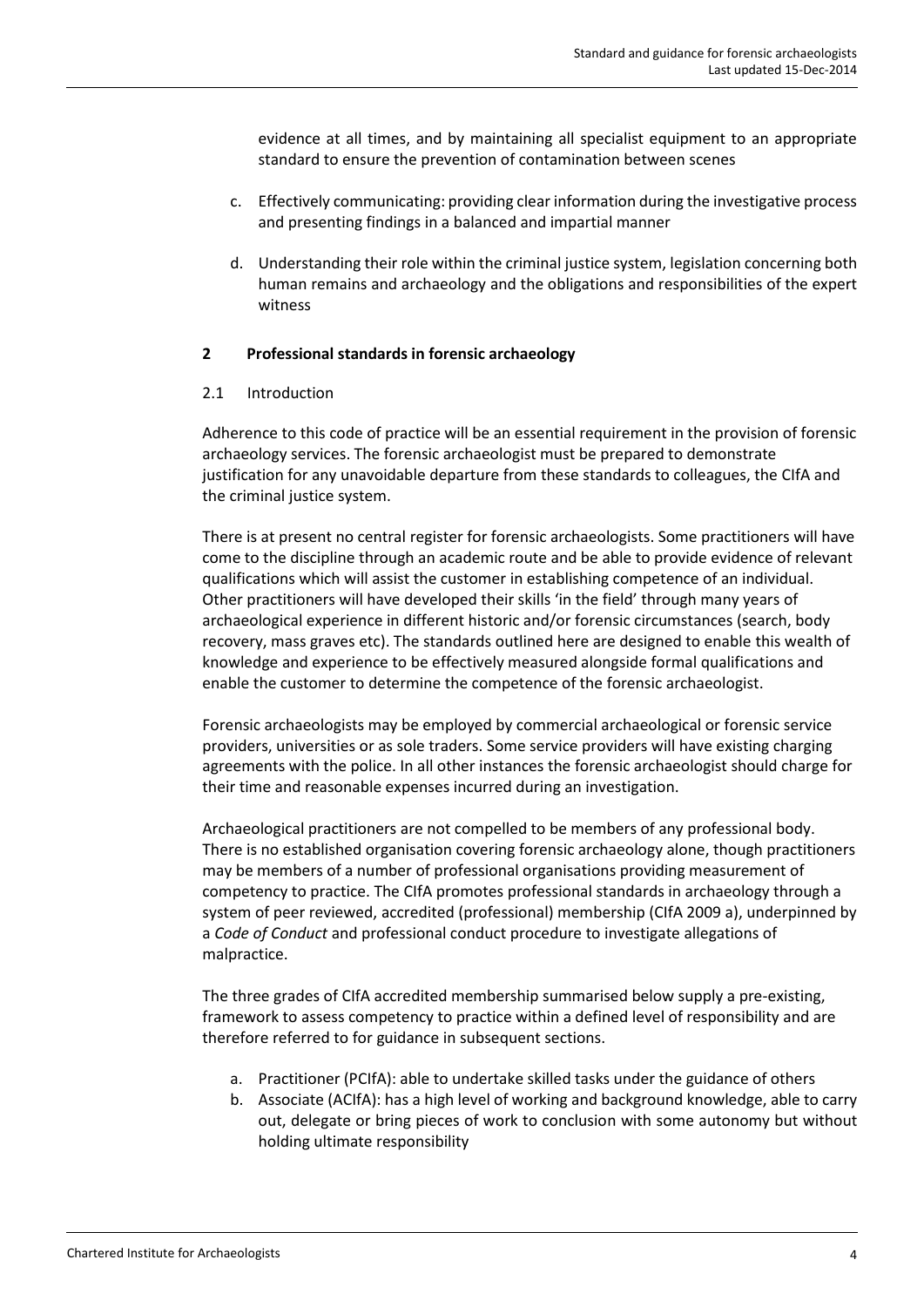c. Member (MCIfA): has authoritative knowledge and depth of understanding with the competence and responsibility to initiate, negotiate, carry out and/or delegate, and bring pieces of work to a conclusion

Organisations may also register with CIfA. A Registered Organisation (RO) will be led by a MCIfA and must agree to adhere to the *Code of Conduct* and the standards and regulations of the Institute. They must demonstrate compliance with the *Code of conduct* every 3 years and are subject to sanctions if they fail to comply.

### 2.2 Guidance

All practicing forensic archaeologists should abide by Principle 1 and rules 3.1 to 3.5 of Principle 3 of the CIfA *Code of conduct*, whether or not they are corporate members of the Institute. Rule 1.4 requires that a member only undertakes work for which they are qualified. Principle 3 requires that work is conducted in such a way that reliable information may be acquired and the results properly recorded.

The forensic archaeologist must be able to demonstrate operating procedures which comply with the standards outlined here.

The overall responsibility for any work must be held by a person with skills and competence equivalent to those required of a MCIfA. Opportunities for training/mentoring of staff should be considered where appropriate, in consultation with SIO and CSM. Trainees and recent recruits (considered to be equivalent to a PCIfA) should work only under supervision of a more qualified and experienced forensic archaeologist. The forensic archaeologist must be aware of their own limitations. (Please see the CIfA *Code of Conduct* 1.4 and section 6.2.6, this document)

### 2.3 Keeping up to date

Forensic archaeologists should ensure that they have access to a library of relevant journals and reference materials, including historic mapping. Practitioners should demonstrate awareness of the need for secure information and confidentiality issues.

### 2.4 Peer review and assistance from other specialists

Regular consultation with colleagues is encouraged and forensic archaeologists must have in place systems to enable peer review and ensure quality control (e.g. a critical conclusions check) (see also 7.1 c-f). They must maintain contacts within the discipline and within related forensic and archaeological services on whose advice or assistance they can call when required.

### 2.5 Record keeping

All records should be maintained in appropriate, secure storage. The forensic archaeologist must comply with the advice of the police or CPS regarding the retention of records. The forensic archaeologist must proceed with reference to Annex K of The Disclosure Manual for expert witnesses (2005), retaining all illustrative, written and electronic data, until otherwise instructed.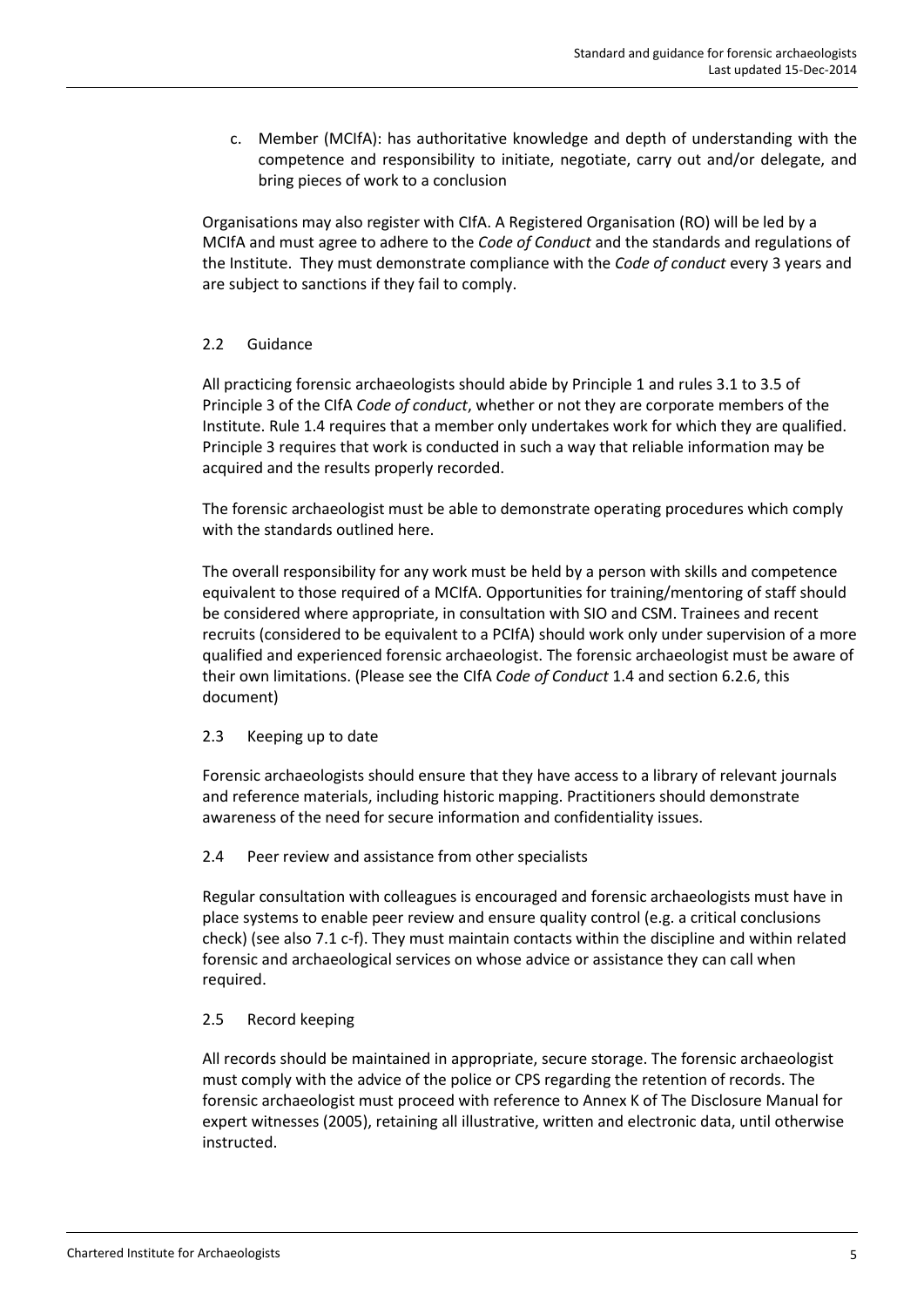### **3 Initial contact with the forensic archaeologist**

### 3.1 Standard

The forensic archaeologist must advise of the importance of and methods for limiting further disturbance and establish from the senior investigating officer (SIO) or their deputy:

- a. The nature of the case
- b. The reason for requiring attendance of a forensic archaeologist
- c. How to reach the briefing location and any access issues which could affect the time required to reach the location and/or limit the equipment which can be brought to the scene
- d. The details of the SIO if they are not the initial point of contact and the name(s) of the forensic archaeologists contact at the scene/briefing

The initial contact must be documented by the forensic archaeologist, with relevant dates and times.

### 3.2 Guidance

It is the responsibility of the forensic archaeologist to establish that they are able to attend the scene/search area within the required timescale and provide advice regarding the requirements for other specialist or support services.

There should be no unreasonable delay in responding to a call. Police must be made aware of the time required to prepare for and travel to the site. The police may make arrangements for travel. The forensic archaeologist should also consider the time required to carry out background research prior to attendance (see 6.2.1).

### **4 The Briefing**

### 4.1 Standard

An effective briefing is essential to ensure the integrity of archaeological work. The forensic archaeologist must liaise with the SIO, crime scene manager (CSM) and other experts in attendance to determine:

- a. The potential scope for forensic archaeological involvement
- b. Their responsibilities and the responsibilities of others at the scene with regards to health and safety issues relating to the search and/or recovery
- c. An initial plan for the approach to the search/excavation
- d. The best approach to evidential issues and prevention of scene contamination
- e. Requirements for support services and/or equipment

### 4.2 Guidance

The briefing should be conducted by the SIO or the relevant police representative at the earliest opportunity. During the briefing the forensic archaeologist must ensure that they obtain all available details for the search of a particular location. Using the information provided an initial plan for the approach to the search or excavation and evidence recovery should be established by the forensic archaeologist in consultation with the SIO, CSM and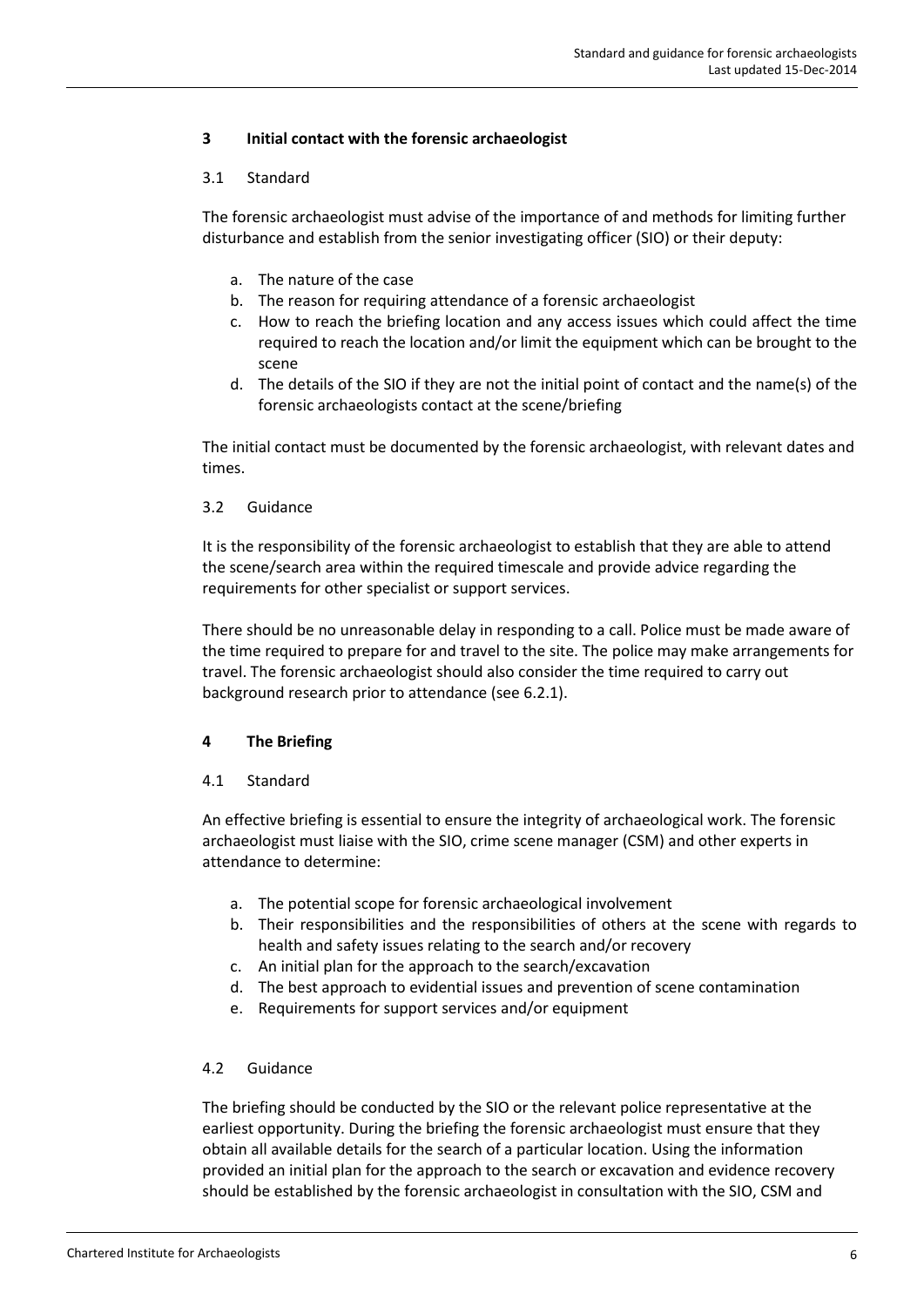other specialists who may be involved. Specialist scene preparation (e.g. screening) may be discussed with the CSM where appropriate.

The briefing should include information on the circumstances of any previous discoveries, witness reports and information advanced by the suspect.

The forensic archaeologist should ensure they are aware of the available resources e.g. Police Search Advisors (POLSAs), photographers and other specialists, and the capabilities of those resources.

The forensic archaeologist should establish and help to identify, in discussion with the SIO and other specialists if required, whether there are any known or suspected health and safety issues relating to the search area.

By liaising with the SIO and/or CSM as appropriate, the forensic archaeologist should ensure that they are aware of any risks to health and safety resulting from the environment of the scene/search (e.g. biohazards). If there are any specific risks associated with the archaeological work, appropriate advice should be given and documented. The forensic archaeologist should be prepared to provide themselves with appropriate PPE for attendance to a construction or demolition site.

The forensic archaeologist should maintain a record of all briefing information provided by the police, including relevant dates and times

### **5 Search**

### 5.1 Standard

Prior to and during search the forensic archaeologist must:

- a. Undertake all practical research to enable a full understanding of the area to be investigated
- b. Establish the parameters of the area to be searched based on the information available at the time
- c. Produce a documented specialist search strategy in consultation with any POLSA search strategy, based on the information obtained and making optimum use of available resources within the requirements of the search
- d. Ensure that the agreed search strategy is compatible with that of the CSM
- e. Work at all times with an awareness of contamination issues and within the scene management strategy of the CSM, using agreed routes of access and protective clothing as appropriate
- f. Understand the requirements and potential contribution of other attending specialists and members of the search/investigative team
- g. The forensic archaeologist must have, or be able to obtain, an adequate knowledge of the type of archaeological deposits and structures relevant to the scene.
- h. Document background information and resulting discoveries (positive and negative findings)
- i. Where appropriate, advise on and determine the identity of evidence and other material and on their protection and storage
- j. With the agreement of the SIO, report previously unknown archaeological (non suspicious) findings and trench locations to the local planning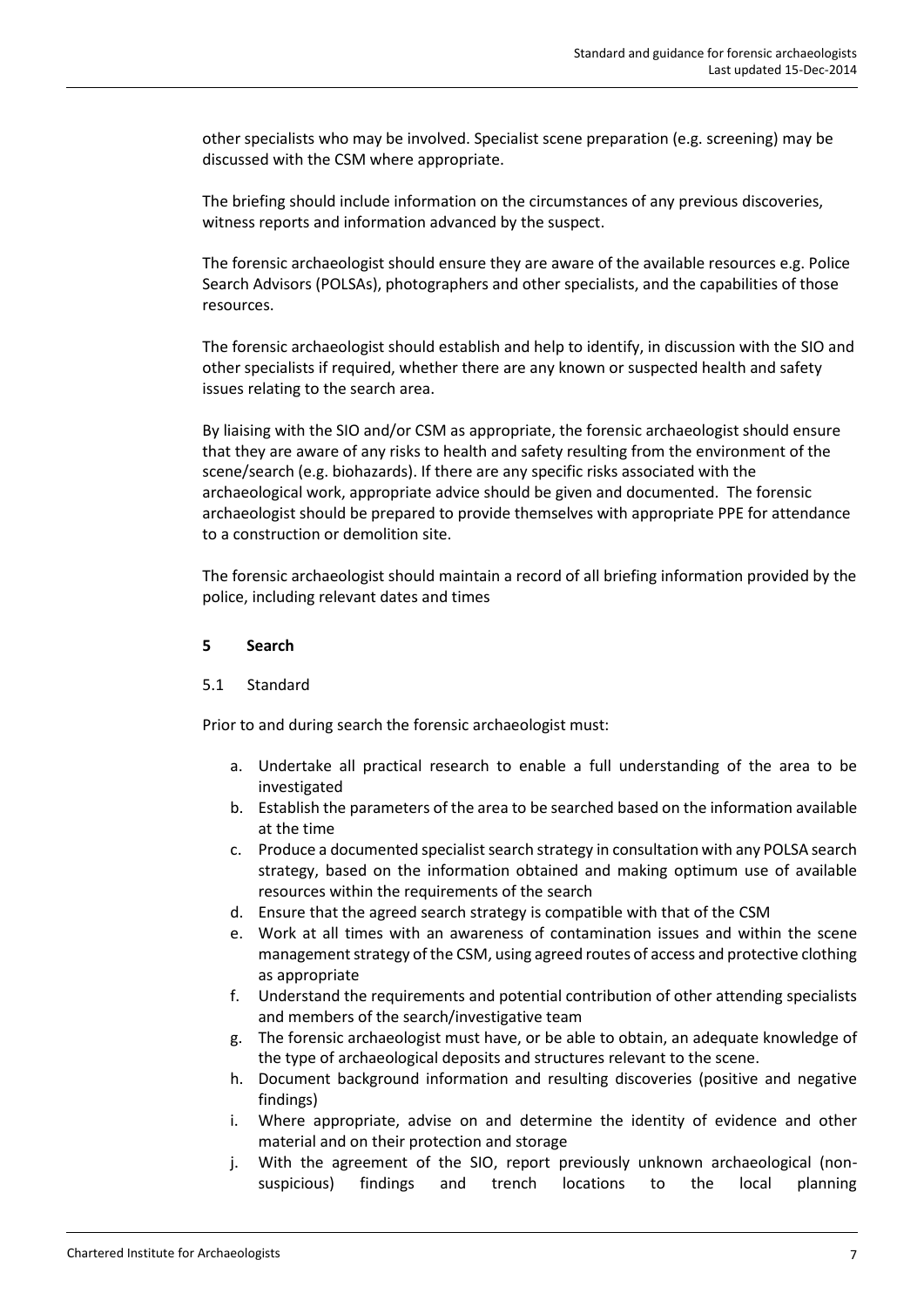archaeologist/SMR/monitor and be aware of the legislative requirements of intervention into archaeological deposits

5.2 Guidance

#### 5.2.1 Pre-scene attendance

The forensic archaeologist should endeavour to undertake research to enable as full an understanding of the area as necessary and formulate a search strategy based on the information obtained.

Background research should include obtaining geological and topographic information relevant to the search parameters and information on the past history of the area including archaeological information and evidence of possible contamination or health and safety issues. The forensic archaeologist should also gather information from the briefing and from other attending experts. If aerial photographs are available these should also be interrogated. Background research should include investigation of reliable internet sources for historic information and local images of the area.

The forensic archaeologist should have a thorough understanding of archaeological formation processes. They should establish the presence of characteristics which may affect the visibility of features of forensic interest, and the presence of historic burial grounds and archaeologically sensitive areas. Historic maps (from local archives or on-line databases) and the sites and monument record (SMR) should be consulted. Areas of potential interest, such as changes in the landscape which may indicate areas of concealment, should be identified.

Background information should be documented at the scene and a reference copy provided to the appropriate member of the investigative team as required. Receipts should be obtained for all documents provided to the investigative team.

#### 5.2.2 Search Strategy

The search strategy should be prepared in discussion with the SIO, CSM and POLSAs as appropriate. This should include the staffing levels required for effective archaeological work. Best practice should consider the requirement for a minimum of two attending forensic archaeologists to assure quality, reduce bias and provide corroboration of specialist interpretations. The CSM should be advised of any welfare and lighting requirements.

The information gathered prior to attendance and on scene should be combined to advise the CSM of high and low priority search areas.

The specialist search strategy should define the parameters of the search, any intelligence regarding the case or activities on the site, the available resources and methods of deployment. Discussion of the indicators which determine that areas require further investigation should be carried out (e.g. crop marks, obstacles, changes in ground surface or flora).

Methods for search which may be considered include field survey and scanning, earthwork survey and archaeological landscape assessment, geophysical survey, remote sensing (e.g. aerial and thermal imagery), fingertip search and the use of cadaver dogs. Non-destructive search methods and methods with minimal destructive potential are outlined in Annex 1 of the *Standard and Guidance for field evaluation*. Difficult working environments may require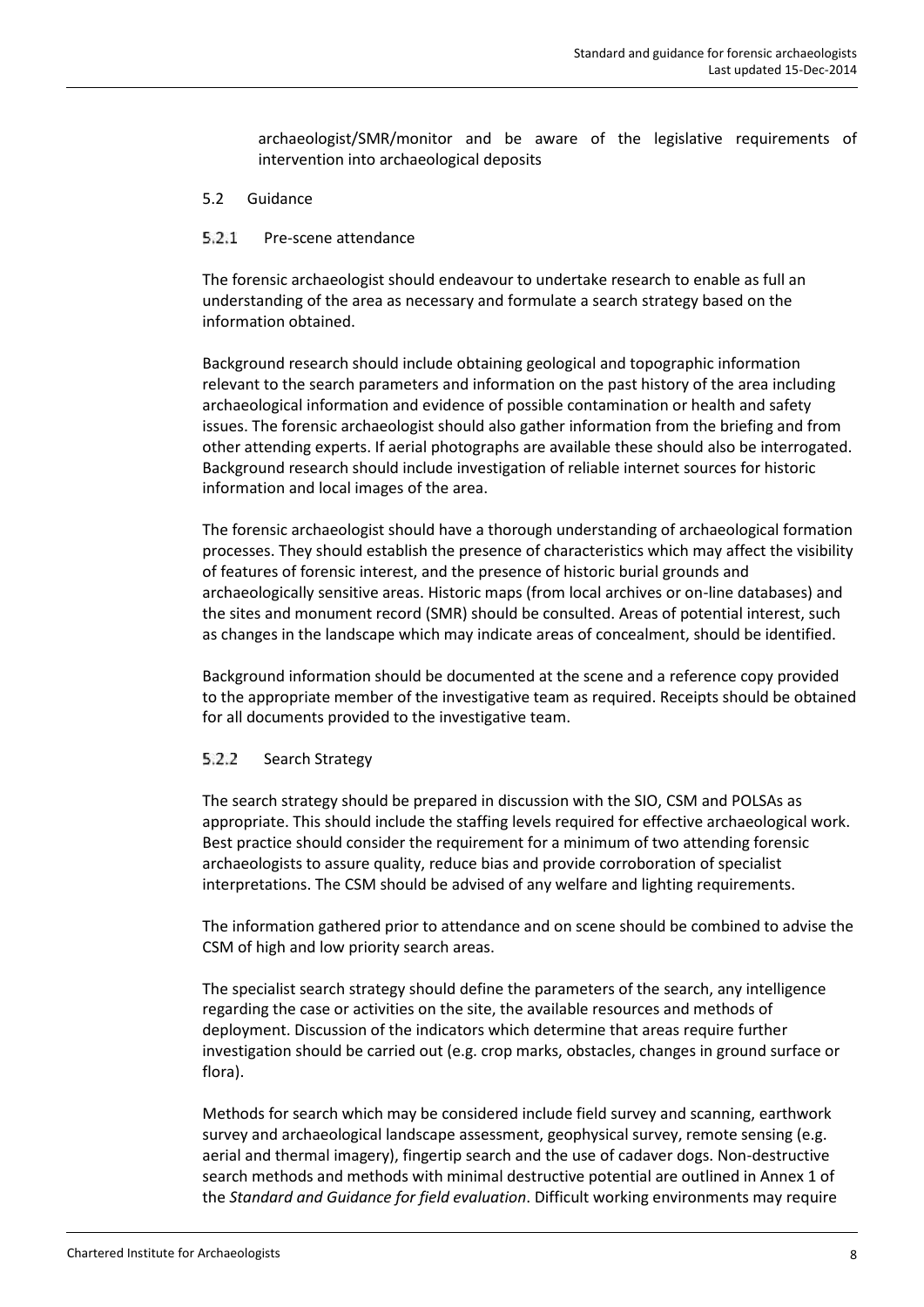the consideration of different search and recovery methods, as well as additional health and safety protocols, in discussion with the forensic archaeologist.

The search should identify if there are areas of interest which require further invasive investigation which must then follow the standards outlined in section 6. Recommendations should be justified and documented, and the level of significance discussed with the SIO/CSM.

#### 5.2.3 Search Management/Action at the scene

Prior to the search the forensic archaeologist should be briefed by the relevant police representative (see 4). Where a briefing has not been possible before attendance, this should take place prior to the commencement of archaeological work.

During the search it may be appropriate to reconsider decisions made at the briefing and in the initial search strategy. As anomalies or items/features of interest are located, search methods may also be altered, for example, fingertip searches of areas of interest should be considered. Changes to the search strategy required during its implementation should be documented.

The search area may consist of a large area of landscape/waterway or be a clearly defined scene under the control of the CSM in conjunction with POLSA. In either instance, the forensic archaeologist should consult with the CSM before entering any area. Discussions with the CSM should include routes of access, and the prevention of contamination.

The identification and investigation of any areas of interest should be fully recorded. Each distinct archaeological entity (context) should be assigned a unique identifying number. Items of interest should be exhibited under the instructions of the CSM.

Liaison with the investigative team should involve discussion of the potential state of preservation of human remains and associated evidence (taphonomy), including differential decomposition, based on the following factors (if known):

- a. Age, size and prior health of the target individual
- b. Surface disposal versus buried or submerged remains (including airflow, depth of overburden etc)
- c. Entomology, microbiology, scavenging and dispersal of human remains (influenced by location/ timeframes/ season)
- d. Barriers (e.g. clothing/ wrappings)
- e. Vegetation re-growth and silting
- f. Temperature, sunlight and other environmental impacts (e.g. effect of weathering on bone, clothing and other associated evidence)
- g. Anthropogenic impact (e.g. trauma, burning and dismemberment)

#### $5.2.4$ Involvement of other specialists

The forensic archaeologist should ensure that they have a basic awareness of other specialist techniques and evidence types which may be of importance during the search. They should determine if and when it is appropriate to seek advice or assistance from other specialists (e.g. pathologist, environmental profilers, entomologists, forensic anthropologists) and communicate this to the SIO. The forensic archaeologist should consider the requirements and methods of other specialists and implications for the order of work when determining an initial strategy and during the search, prior to any invasive investigation of features of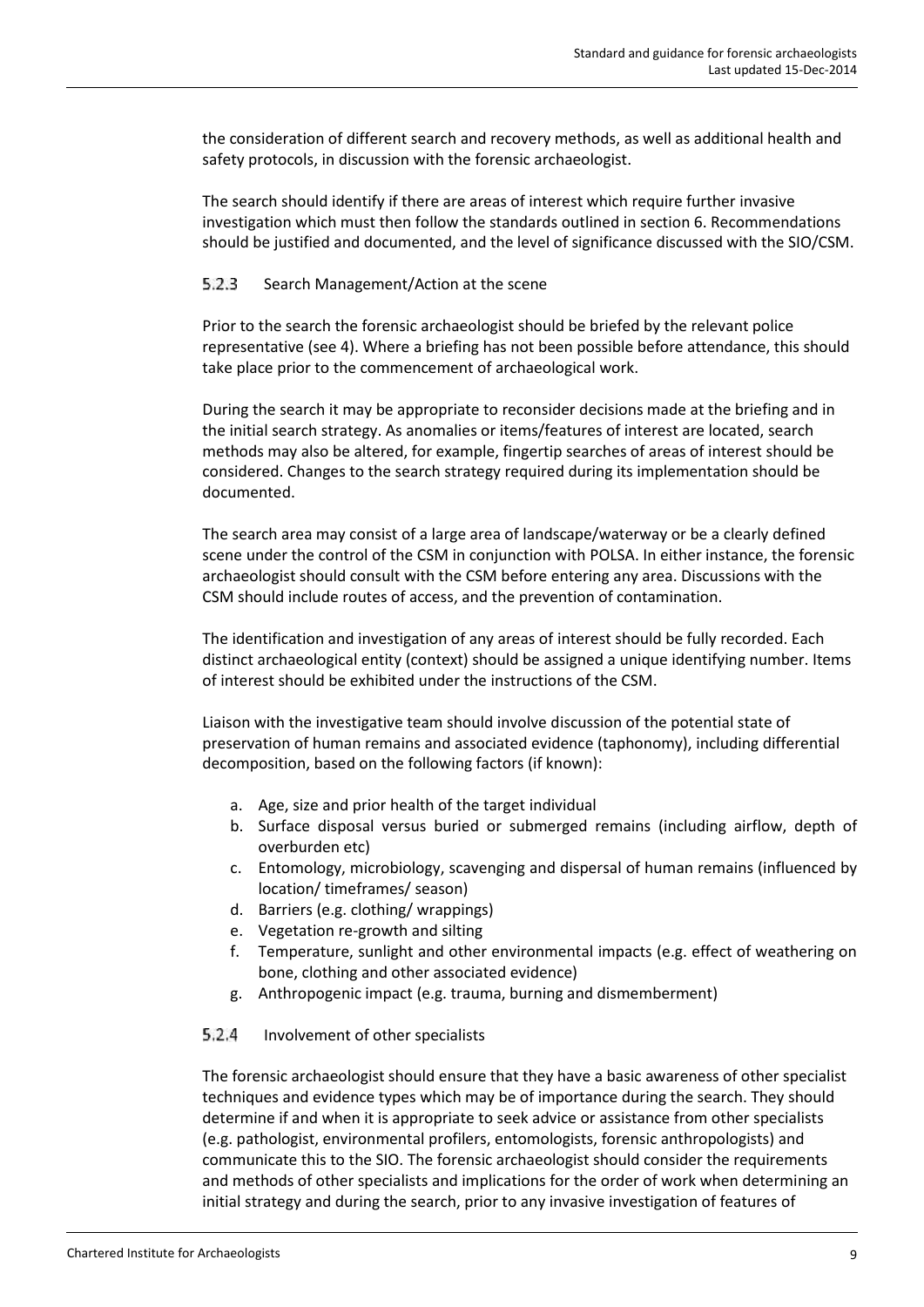interest. Where other specialists are involved they are expected to maintain their own documentation.

### 5.2.5 Importance of notes

The forensic archaeologist should record their actions, decisions and observations during the search using comprehensive written notes. Documentation would normally include the production of sketch and measured plans, context sheets and scene notes, as appropriate, supported by photography (see 5.2.6). The location of all items and features of interest should be accurately recorded.

#### 5.2.6 Photography

The forensic archaeologist should determine the provision of support services including the requirement for a police photographer. The forensic archaeologist should advise the SIO on the importance of adequate photography of anomalies prior to any physical intervention/excavation and of aspects of those anomalies during further investigation (see 6.2.5). Requirements should be discussed with the police photographer and the forensic archaeologist should advise of the usefulness of being provided with the relevant photographic catalogue to refer to in any subsequent report. Photographs should include an appropriate scale; the direction of the photographs should be noted. It is also useful for the forensic archaeologist to maintain a record of photographs relevant to their work, as recorded by the crime scene photographer

#### $5.2.7$ Prevention of contamination at scene

Appropriate clothing, as determined by the CSM, should be worn at all times during the search. The forensic archaeologist should be aware of the issues of scene contamination, the potential for disturbance of other evidential material during a search and the importance of the adoption of a common approach path.

The forensic archaeologist should maintain all specialist equipment in line with section 9 of IAF/ILAC-A4 (2004). A documented cleaning protocol should ensure that equipment which may be used on more than one scene is cleaned using appropriate cleaning agents to prevent cross-contamination. Requirements for equipment procurement should be discussed with the CSM and wherever possible, disposable equipment should be used. The forensic archaeologist should be prepared to exhibit items of equipment used on scene for the elimination of materials from the enquiry (e.g. tool marks, brush fibres) if requested by the CSM or other crime scene specialist. A contamination log and scene log should be provided to the CSM when scene work is finished.

#### $5.2.8$ Reporting

All notebooks and other records from the site should be retained whether the search is successful in locating features of interest or not. Records should be maintained by the forensic archaeologist in a secure location. All electronic records should be maintained in a secure directory (i.e. password protected or with limited user permissions) with a regular backup protocol to ensure data is not lost. Retention should be carried out in line with the guidance of Annex K of The Disclosure Manual (2005).

Report structure should draw on the guidance in Annex 2 of the *Standard and Guidance for field evaluation* to ensure that both the methods and results of the search are fully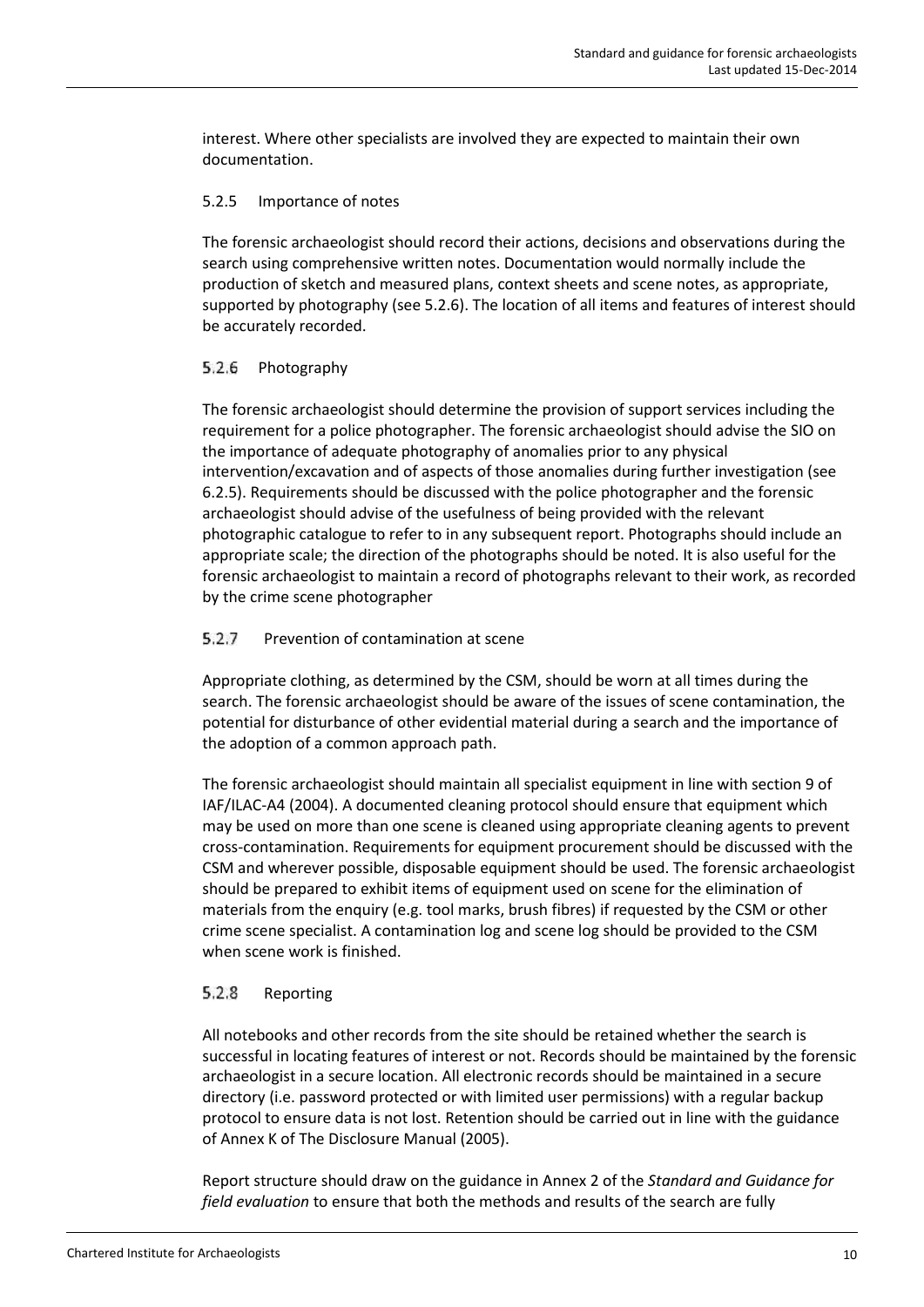documented. The report should be clear and the conclusion easily read by a non-specialist to ensure it is suitable for presentation in court if required. Where technical or specialist terminology is used, this should be supported by a non-technical explanation (see 7.2.1).

The report should include details of the briefing, search strategy, results and their interpretation and the conclusions drawn.

Each context should be referred to by its unique identifying number and all recovered items by the exhibit number assigned during lifting. Photographs, sketches and measured plans should be cross referenced in the report to enable the full reconstruction of the search and any findings. The minimum requirements for context recording are considered to be comparable with those outlined in section 3.1.1 of the Museum of London site manual (Museum of London Archaeology Service 1994) and consist of the location, description (written, measured and drawn), interpretation and stratigraphic relationship of each context, together with the date, initials of the recorder and cross references to photographs, plans and samples as appropriate.

All archaeological interpretations should be supported by appropriate evidence. The date and nature of finds or features should be established by relative (stratigraphic and contextual) and/or absolute (scientific techniques) as appropriate. Skeletal remains should not be established as non-suspicious by isolated observations of the colour, weight or preservation of the bone. This is of particular importance where remains are surface finds or have been deposited in waterways or waterlogged contexts where the state of preservation may vary.

A final report and/or statement or formal letter communicating the findings of the search should be completed as appropriate to the nature of the work. This should include dates and times, methods used and conclusions drawn, supported by appropriate archaeological evidence. Conclusions should be justified and supported. Alternative explanations should be discussed and discounted (see 7.2.7).

Where the conclusion of a search is that no items or features of forensic interest are present the forensic archaeologist has a professional duty (see CIfA *Code of Conduct* rule 1.10) to report items of archaeological interest to the appropriate authorities and advise other parties on the legal requirements<sup>2</sup> relating to the discovery of historic human remains (including but not exclusively the Human Tissue Act 2004, the Burial Act 1857, the Disused Burial Grounds (Amendment) Act 1981 and the Town and Country Planning (Churches, Places of Religious Worship and Burial Grounds) Regulations 1990). In such instances, and with approval of the SIO, the reporting process should include informing the local planning archaeologist or English Heritage archaeological advisor and the relevant SMR officer of the location and nature of any findings.

#### 5.2.9 Health and safety

Safe working practices should be followed at all times in line with any scene risk assessment carried out by the police and the advice of the Health and Safety Executive. Health and safety arrangements must be agreed and understood by all members of the search team before work commences.

In addition, the forensic archaeologist should work in accordance with section 3.3.6 of the CIfA *Standard and guidance for archaeological excavation* and advise the CSM/POLSA on the application of this guidance.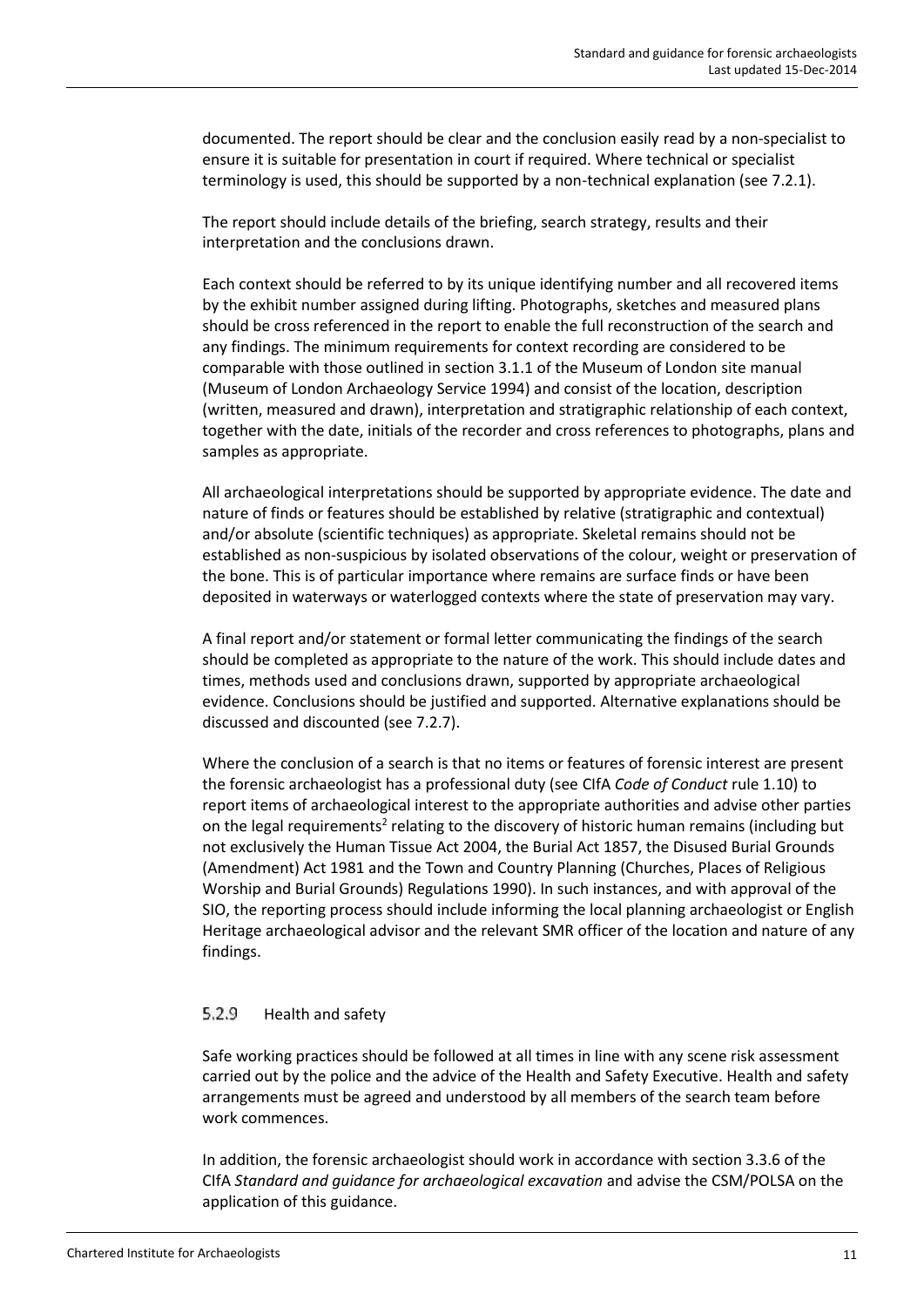### **6 Recovery**

### 6.1 Standard

The forensic archaeologist must:

- 2
	- a. Ensure that features are investigated and excavated using the archaeological technique most suited to the specific circumstances of the case
	- b. The forensic archaeologist must undertake all excavation with the aim of:
		- I. maintaining stratigraphic integrity
		- II. maximising the recovery of evidence
		- III. carrying out in-situ evidence recording
		- IV. ensuring that the details of the scene are reproducible through the production of written, illustrative and photographic records
	- c. Work at all times with an awareness of contamination issues and within the scene management strategy of the CSM, using agreed routes of access and protective clothing
	- d. Advise the CSM on the need to retain excavated material
	- e. Advise on samples that should be taken and bring contextual evidence to the attention of the CSM
	- f. Understand the requirements and potential contribution of other attending specialists and members of the investigative team and be prepared to advise as to the appropriateness of other specialists' attendance
	- g. Sufficiently document the excavation or recovery (written and illustrative records) to enable a three-dimensional reconstruction of the feature to be constructed if necessary
	- h. Advise that adequate photographs are taken at appropriate stages of the archaeological work and provide guidance as necessary
	- i. Ensure that all exhibit labels for any material or samples retained by the forensic archaeologist are signed at the time required by the exhibits officer to maintain continuity
	- j. Offer advice on preservation issues that may be associated with particular evidence types

The forensic archaeologist must record their actions at the scene and those of others, which may have affected their work.

6.2 Guidance

<sup>&</sup>lt;sup>2</sup> The precise legal requirements will depend upon the specific circumstances of a burial ground. In particular, you will want to be aware that some older burial grounds were established under a local or private Act of Parliament and have their own requirements for the removal of remains.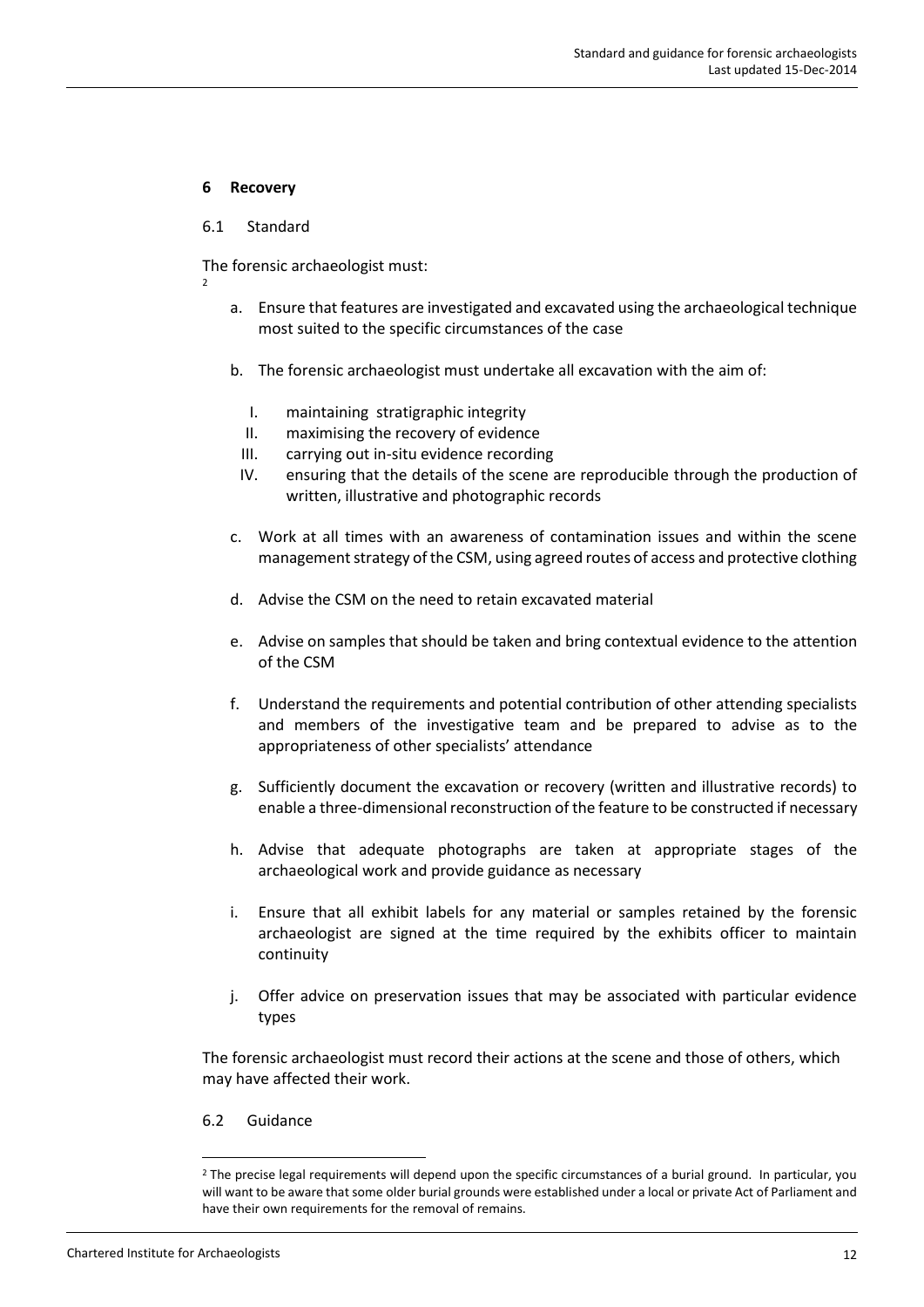### 6.2.1 Pre-scene attendance

Please also see sections 4.1 and 4.2 (relevant parts thereof).

Either prior to or upon arrival at the scene the forensic archaeologist should be involved in a briefing with the investigators, Crime Scene Examiners (CSE) and other specialists. Information required by the forensic archaeologist will include background information pertinent to the case and crime scene. Please refer to section 4.1 (this document). Relevant information may include an estimated deposition date for the remains, the site's use prior to the estimated deposition date and the use of the site between this date and the present.

The forensic archaeologist should ensure that relevant parties are made aware of the technical, methodological and logistical requirements of an excavation. The excavation strategy should also be discussed and decided at this time. Best practice should consider the requirement for a minimum of two attending forensic archaeologists. The CSM should be advised of any welfare and lighting requirements.

The scene will be under the control of the CSM and initial approach to the scene, a consideration of contamination issues and all subsequent actions undertaken at the scene by the forensic archaeologist will be carried out following consultation with the SIO, CSM and other scene-of- crime experts present.

#### 6.2.2 Recovery of surface remains

The forensic archaeologist may be required to assist with the recovery and preliminary identification of surface remains, some of which may be partially or completely disarticulated and scattered. This work may be carried out in association with CSEs and specialist POLSAs.

In these circumstances the forensic archaeologist may need to establish and utilise strategies for both search and excavation. Any search and/or excavation will be carried out in accordance with the Standards outlined in this document (sections 5 and 6.2.3).

The forensic archaeologist should be aware of the need for other forensic specialists (e.g. pathologists, environmental profilers, entomologists, forensic anthropologists) to attend the scene and be able to advise the SIO or CSM if appropriate.

When recovering partially or totally decomposed and scattered remains the forensic archaeologist should ensure that once located, body parts or skeletal elements are adequately photographed and located before their removal. The requirements of all attending specialists should be considered and the search and excavation strategies adopted should ensure that no evidence is compromised.

#### 6.2.3 Excavation of cut features

When a cut feature has been identified, consideration should be given to the appropriate excavation strategy. All excavation should be undertaken in accordance with guidelines comparable with those set out by the Museum of London Archaeology Service (1994) and Annex 1 of CIFA Guidelines (2008 a).

The forensic archaeologist should be prepared to adopt a flexible approach to excavation strategy and to change and adapt these as necessary.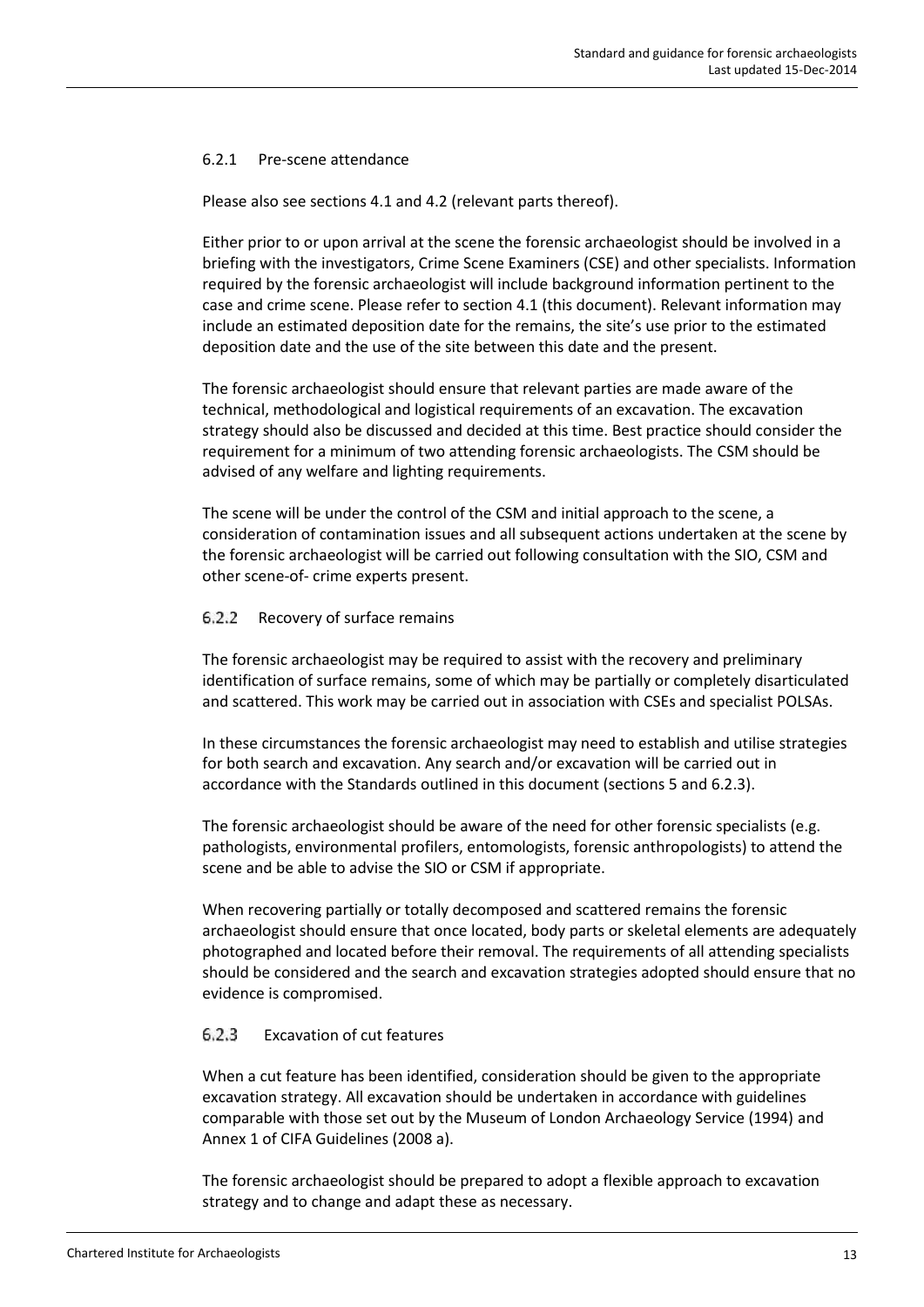#### $6.2.4$ Recording

The forensic archaeologist should produce both written and illustrative records during the excavation. These records should include a note of all observations and actions undertaken by the forensic archaeologist during the attendance at the scene.

In addition, pro-forma record sheets should be completed at the scene. These should include context sheets but may also include others, for example level recording sheets, as appropriate (see 5.2.8). Illustrative records may include sketch plans of the scene as well as scale plans showing the location of any target features and evidence, and detailed, scaled plans and sections of any excavated features as appropriate.

Upon completion of the excavation, sufficient records should have been made by the forensic archaeologist to enable a three-dimensional reconstruction of the feature if necessary.

#### 6.2.5 Photography

The appointed scene photographer should take all photographs, with guidance given by the forensic archaeologist where necessary and ensure that record photographs are taken before excavation begins and at appropriate stages throughout the excavation. Additional, more detailed photographs (e.g. use of macro photographs, or oblique lighting to show tool marks etc) should be requested if deemed necessary. Requirements should be discussed with the police photographer and the forensic archaeologist should advise of the usefulness of being provided with the relevant photographic catalogue to refer to in any subsequent report. Photographs should include an appropriately sized scale. It is useful for the forensic archaeologist to maintain a record of photographs relevant to their work, as recorded by the crime scene photographer.

#### 6.2.6 Involvement of other specialists

The forensic archaeologist should be aware of the requirements and potential contribution of any other specialists present at the scene and be able to work effectively alongside them to ensure that no evidence is compromised. The forensic archaeologist must also be aware of their own limitations and be prepared to seek advice and assistance from other crime scene or forensic specialists if necessary (see section 2.1 this document). They may need to inform the SIO or CSM of their concerns and request the attendance of additional specialists. Where other specialists are involved they are expected to maintain their own documentation.

#### $6.2.7$ Recovery of exhibits

The forensic archaeologist should be aware of the policy for seizing exhibits before the excavation begins. The exact location of any exhibits identified should be recorded before their disturbance or removal, where possible. If exhibits have already been disturbed, recording should be undertaken as soon as practicable.

#### $6.2.8$ Preservation issues

The forensic archaeologist should ensure that they have an appropriate knowledge of the methods for safeguarding relevant evidence recovered during excavation, based on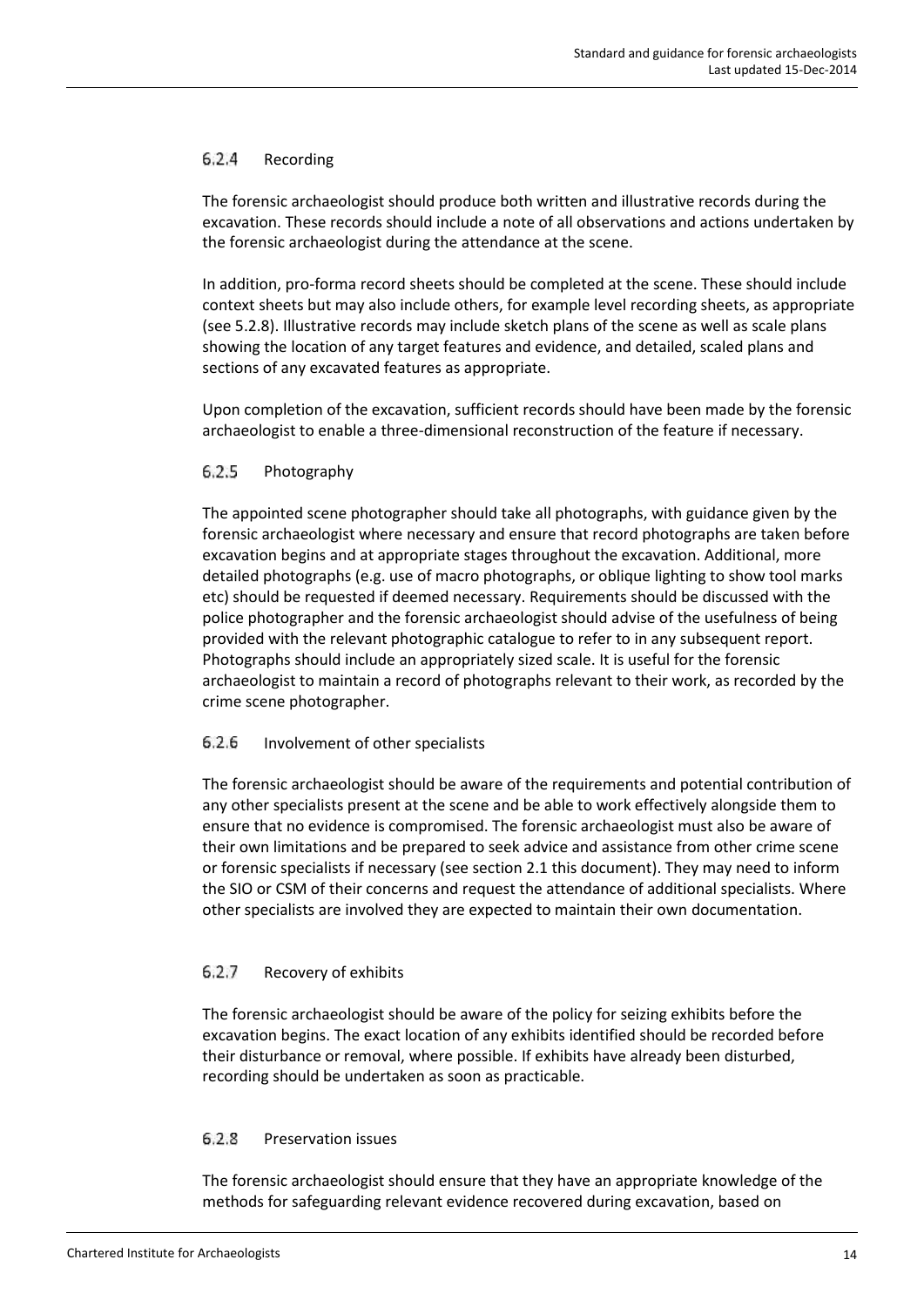minimising contamination, requirements for labelling and packaging of exhibits, an awareness of biohazards and the appropriate measures for processing and storage of evidence (e.g. use of drying cabinets, freezing and refrigeration as required). When fragile, ephemeral or sensitive evidence is encountered, specialist lifting, or casting measures may be appropriate in recovery and/ or recording. Fragile materials (e.g. corroded metals and degraded textiles) may require additional support measures and/ or considerations for packaging and storage. Standard archaeological conservation procedures (e.g. Watkinson and Neal 1998) may not be appropriate as these techniques may conflict with other forensic requirements.

#### 6.2.9 Taking of samples

It may be necessary for the forensic archaeologist to take soil samples during the excavation process or for them to make provision for other specialists to collect samples. Forensic archaeologists should be aware of the requirements of other specialists, especially if it is necessary to take samples on their behalf. It is the responsibility of the CSM to manage the requirements of different specialists, but this information should be obtained and considered by the forensic archaeologist in line with the standards set out in sections 4.1 and 6.1. Reference should also be made to the Human Tissue Act 2004 (Section 39)

### 6.2.10 Retention of spoil

The retention and storage of spoil and other recovered material should be discussed with the CSM before the excavation begins, in order that provision can be made. Justification for this should be considered and explained if necessary. Retained spoil should be separated in accordance with any divisions made during the excavation process and appropriately labelled with context and exhibit numbers (see also 6.2.8, 7.2.6 and 7.2.8).

The processing of spoil may be undertaken or supervised by the forensic archaeologist during the crime scene investigation or at a subsequent date. The forensic archaeologist should consider the fact that spoil may be contaminated with human tissue. In these instances the forensic archaeologist must adhere to the guidelines set out by the Home Office (2005).

### 6.2.11 Prevention of contamination at scene

Access to the scene is normally restricted to those personnel essential to the scene examination. Please refer to EA-5/03 section 9.4, and section 5.2.7 (this document).

In cases that involve multiple scenes, inter-scene attendance is not recommended. However, if necessity dictates, inter-scene attendance is permitted as long as it can be demonstrated that all practical measures have been taken to avoid cross contamination (for example new PPE, maintenance of cleaning log for non-disposable tools etc).

#### 6.2.12 Body recovery

The forensic archaeologist should be satisfied that all necessary recording and identified evidence recovery has been completed before any attempt is made to remove the body from the grave or scene. The requirements of other specialists such as the forensic pathologist should be considered (refer to Code of practice and performance standards for forensic pathologists section 5.2.11).

The responsibility for the recovery of a body lies with the relevant authority<sup>3</sup> or CSM. However, the assistance of the forensic archaeologist may be required for the physical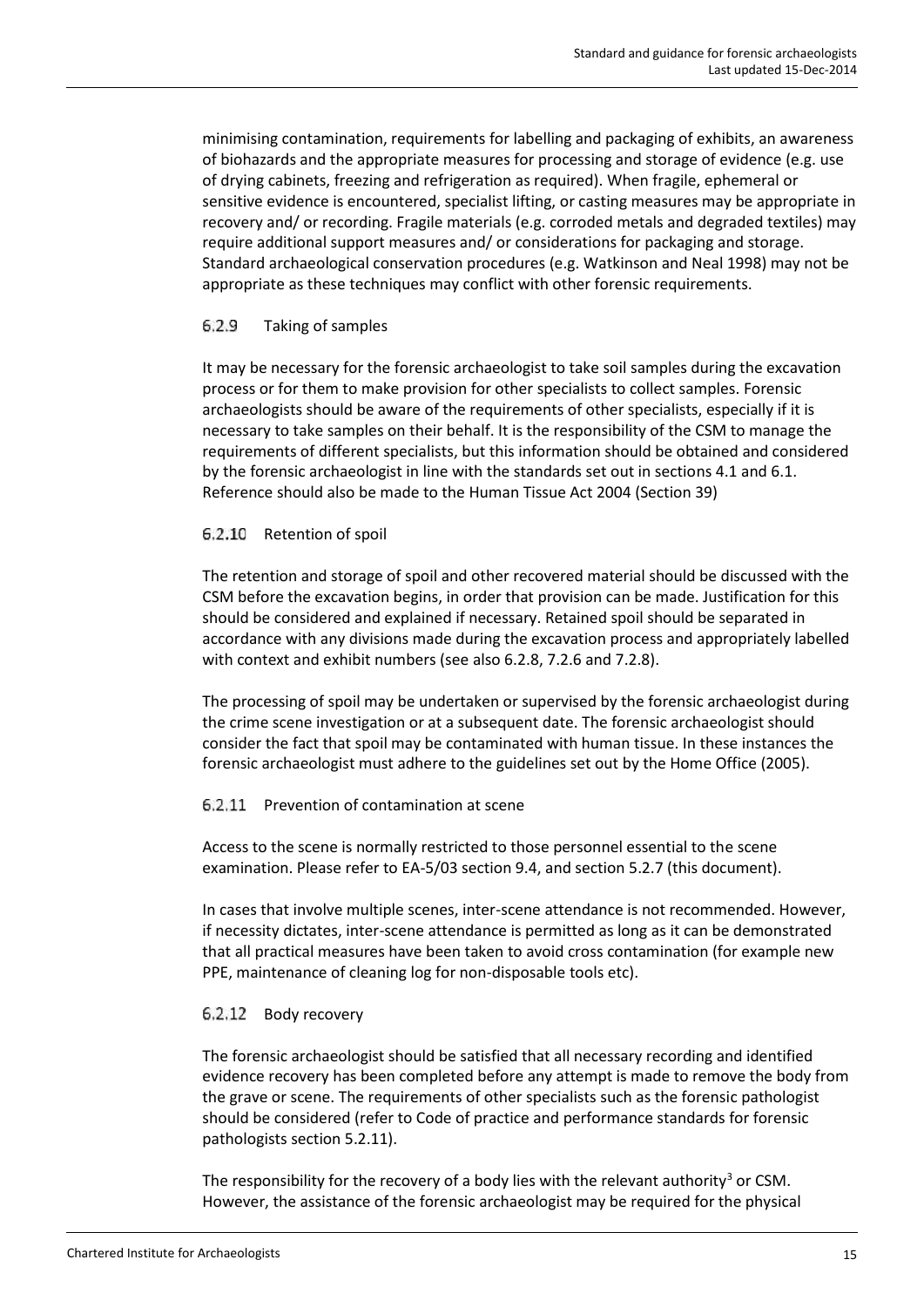removal of the body. The forensic archaeologist should ensure that sufficient excavation has taken place to enable the effective removal of the body from a grave, in order to minimize the risk of damage to the remains.

When dealing with recent remains, the forensic archaeologist should be satisfied that the relevant authority<sup>4</sup> has been informed of the discovery.

### **7 The forensic archaeologist's report**

### 7.1 Standard

The forensic archaeologist must:

- a. Produce a formal report to record:
	- I. The information provided to them with regards to the history of the case
	- II. That data justifying actions and decisions taken at the scene have been retained
	- III. The excavation strategy and methods utilised and/or considered
	- IV. The results of the excavation
	- V. The justification for preferring one explanation over others, where findings may lead to more than one explanation,
	- VI. Conclusions and explanations for those conclusions, with reference to current and pertinent literature when appropriate.
- VII. Quantification of all records and samples kept by the forensic archaeologist, referring to police exhibit numbers where allocated
- VIII. Any additional information required, with reference to the Crown Prosecution Service guidance on expert witnesses' obligations on disclosure (Annex K of The Disclosure Manual, 2005)
- b. Ensure that the requirements outlined in the Criminal Procedure Rules (2010), Part 33 are met
- c. Have in place a critical conclusions check
- d. Produce the report as quickly as is practical within the specific circumstances of the case and within an agreed timescale
- e. Be prepared to consider new information and produce supplementary reports as appropriate
- f. Ensure that the report contains sufficient detail to comply with current and relevant guidance
- g. Write the report in a fair and unbiased manner, taking into account all relevant issues.

### 7.2 Guidance

#### $7.2.1$ General comments

Records should be maintained by the forensic archaeologist in a secure location. All electronic records should be maintained in a secure directory (i.e. password protected or with limited user permissions) with a regular backup protocol to ensure data are not lost.

The statement or report must be laid out in a logical, clear and easily accessible way and with reference to Annex 3 of the CIfA *Standards and Guidance for Archaeological Excavation*.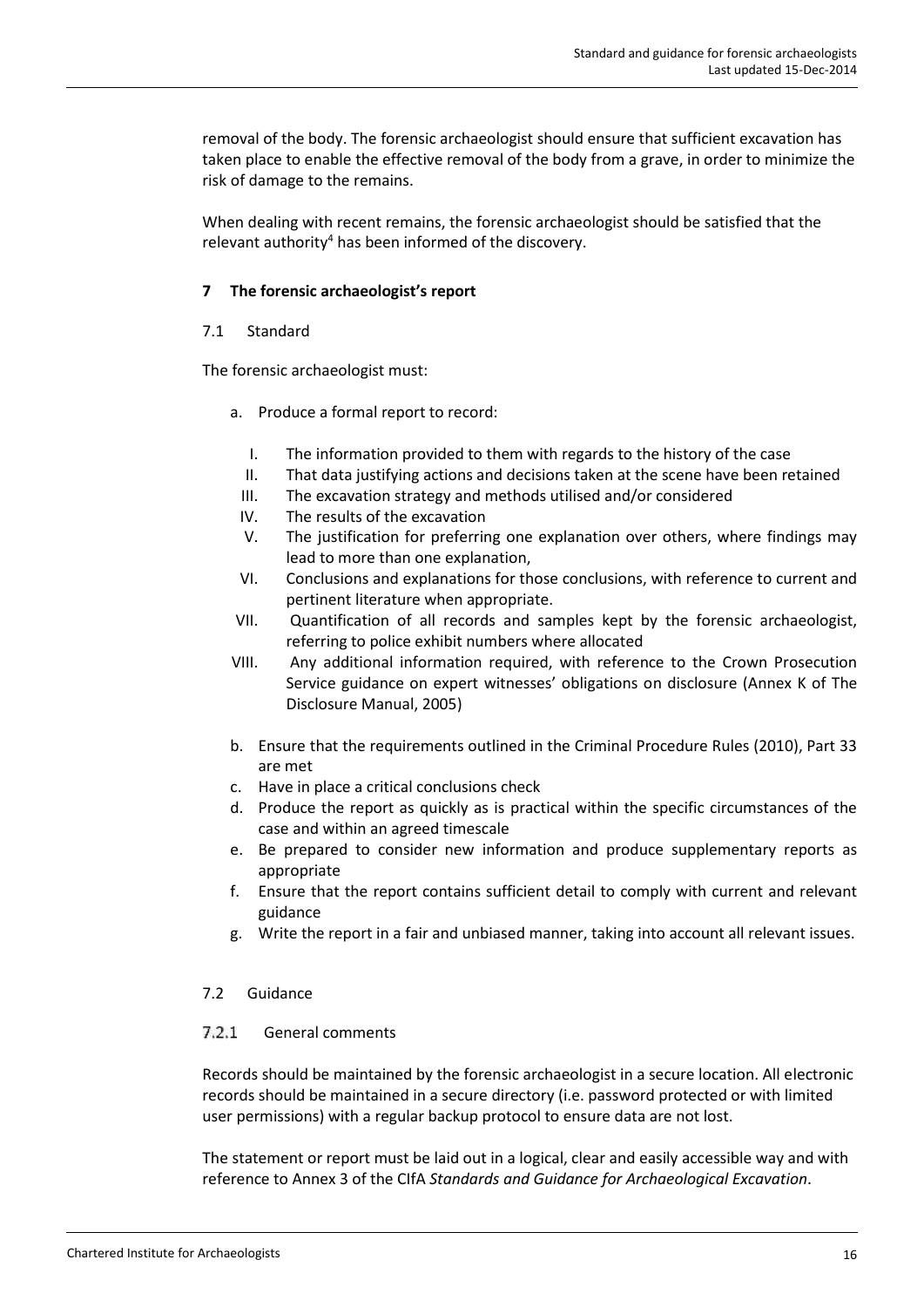The following headings are recommended:

- a. Non-technical summary
- b. Introduction
- c. Background<sup>3</sup>
- d. Methods
- e. Results
- f. Supplementary analysis
- g. Discussion and conclusions
- h. Note on quantification of records and samples retained (see 7.2.11)

The report should be clear and easy to read. The summary and conclusions of the report should be easily understood by the layperson, to render it suitable for presentation in court. The use of technical terminology should be kept to a minimum with non-technical explanations of these terms given where they are felt to be essential. However, the report must contain sufficient detail and precision for other forensic archaeologists to be able to comprehend the significance of the results.

#### $7.2.2$ Introduction

The introduction should include the name, qualifications, appointment and range of experience of the forensic archaeologist. Please refer to Home Office Guidance for Witness Statements, Issue 1 (page 2 Mandatory Requirements, Mandatory Declarations).

This section should also identify any relevant senior police officers, crime scene examiners other attending forensic specialists in attendance. A note should be included to detail the date and time of arrival at the scene.

#### $7.2.3$ Background

This section should include case history. This involves summarising the information given to the forensic archaeologist at the briefing stage of the investigation. Whilst this is regarded as 'hearsay evidence' its inclusion completes the forensic archaeologist's report and is acceptable as long as the source of any information is clearly stated

A brief description of the scene upon arrival should also be included in this section.

#### $7.2.4$ Methods

The methods considered, utilised, as well as those excluded in the search and excavation should be detailed and reasons for the chosen method should be given. Any changes to the proposed methodology found to be necessary as excavations progresses should also be included, and the reasons for these changes should be explained.

If any aspect of the archaeological work was carried out by, or with the assistance of, others, they should be named and their role in this work clearly stated. It should also be made clear which aspects of their work were carried out under the control or supervision of the forensic archaeologist.

<sup>3</sup> The Coroner in England,Wales and Northern Ireland and the Procurator Fiscal in Scotland

<sup>4</sup> The Coroner in England,Wales and Northern Ireland and the Procurator Fiscal in Scotland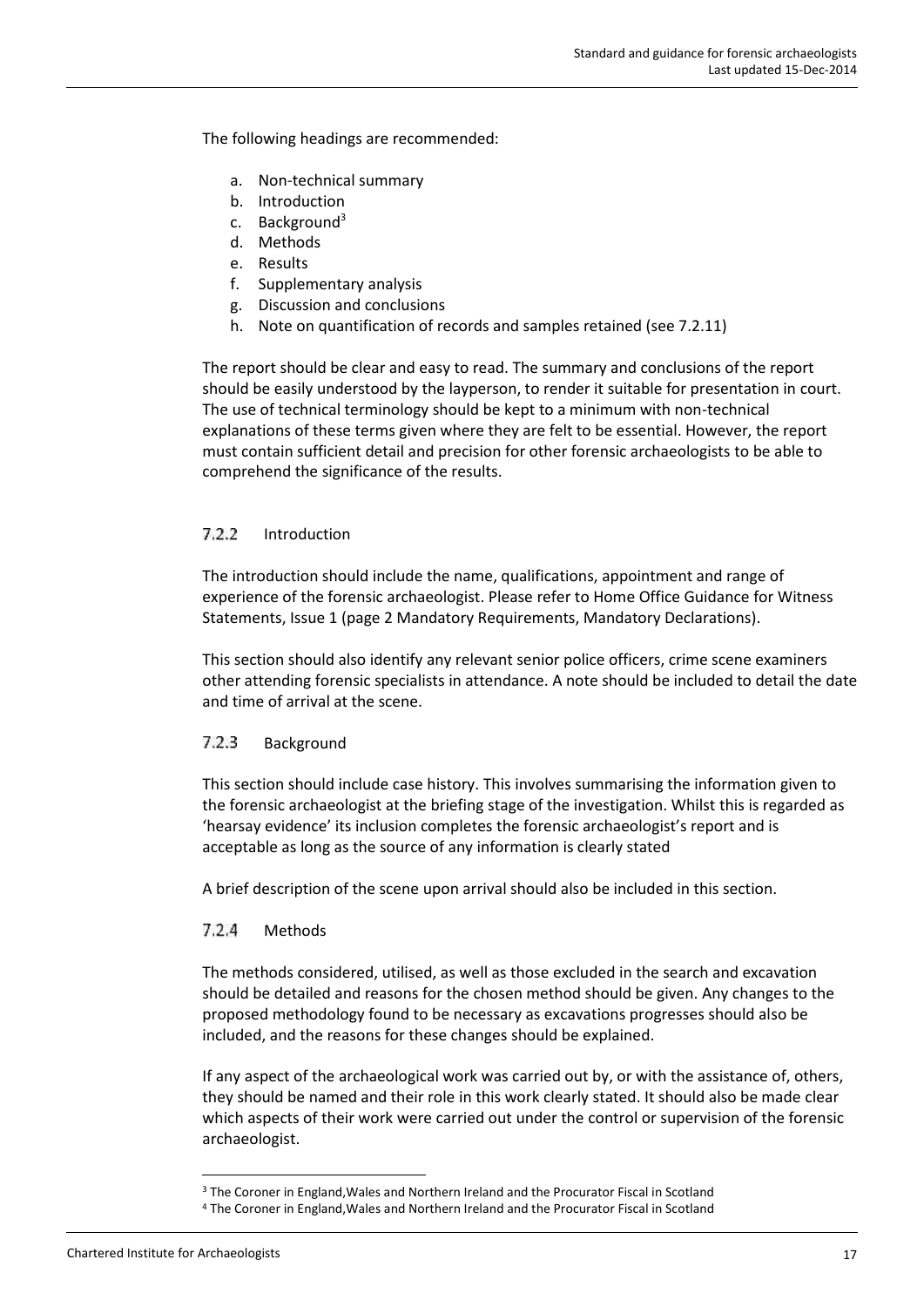#### $7.2.5$ Results

This section should seek to outline the results of the work in an easily accessible manner. Each context should be referred to by its unique identifying number and exhibit numbers included as necessary. Photographs, sketches and measured plans should be cross-referenced throughout the report to enable a full reconstruction of the site. In accordance with Directive 80/181/EEC all measurements should be stated in SI units (conversions may be given in brackets).

#### $7.2.6$ Supplementary analysis

The forensic archaeologist may be able to provide advice in the use of additional analysis (e.g. scientific dating methods, isotopic analysis) which may be of use to the investigation. They should be prepared to facilitate this analysis if required by the investigation team.

Supplementary work may also include the processing of retained spoil. Where such work is under the control of the forensic archaeologist, they should ensure that it is undertaken in controlled conditions, with reference to EA-5/03 section 9.4.

#### $7.2.7$ Discussion and Conclusions

Conclusions should be set out in a comprehensible manner. Opinions should be fair, unbiased and justified and in no way written to assist one side or the other.

This section should outline the interpretation of all relevant findings, and the facts that lead to those interpretations. All archaeological interpretations should be supported by appropriate evidence. The degree of reliability of the conclusions should be considered, with alternate interpretations discussed and discounted with reasoning. If findings are made that are determined to be irrelevant, the forensic archaeologist should explain why.

As a result of the forensic archaeologist's findings, they should be able to reconstruct the sequence of events relating to a feature and its contents.

The forensic archaeologist should comply with the requirements of Part 33 of the Criminal Procedure Rules (2010). In particular they should:

- a. summarise any range of opinions that exists with regards to the data contained within the report and provide reasons for their own opinion
- b. provide a summary of conclusions reached
- c. state that they understand their duty to the court and that they have complied, and will comply with this duty
- d. make it clear that they may change their opinion and that this will be communicated to relevant parties and the court should it occur

#### 7.2.8 Retention of samples

The report should clearly indicate any material that has been sent for further analysis by the forensic archaeologist, as well as any material (for example grave fill) that has been retained. Reference should be made to the relevant context and exhibit numbers as appropriate. Where samples of or containing human tissue are to be retained, the forensic archaeologist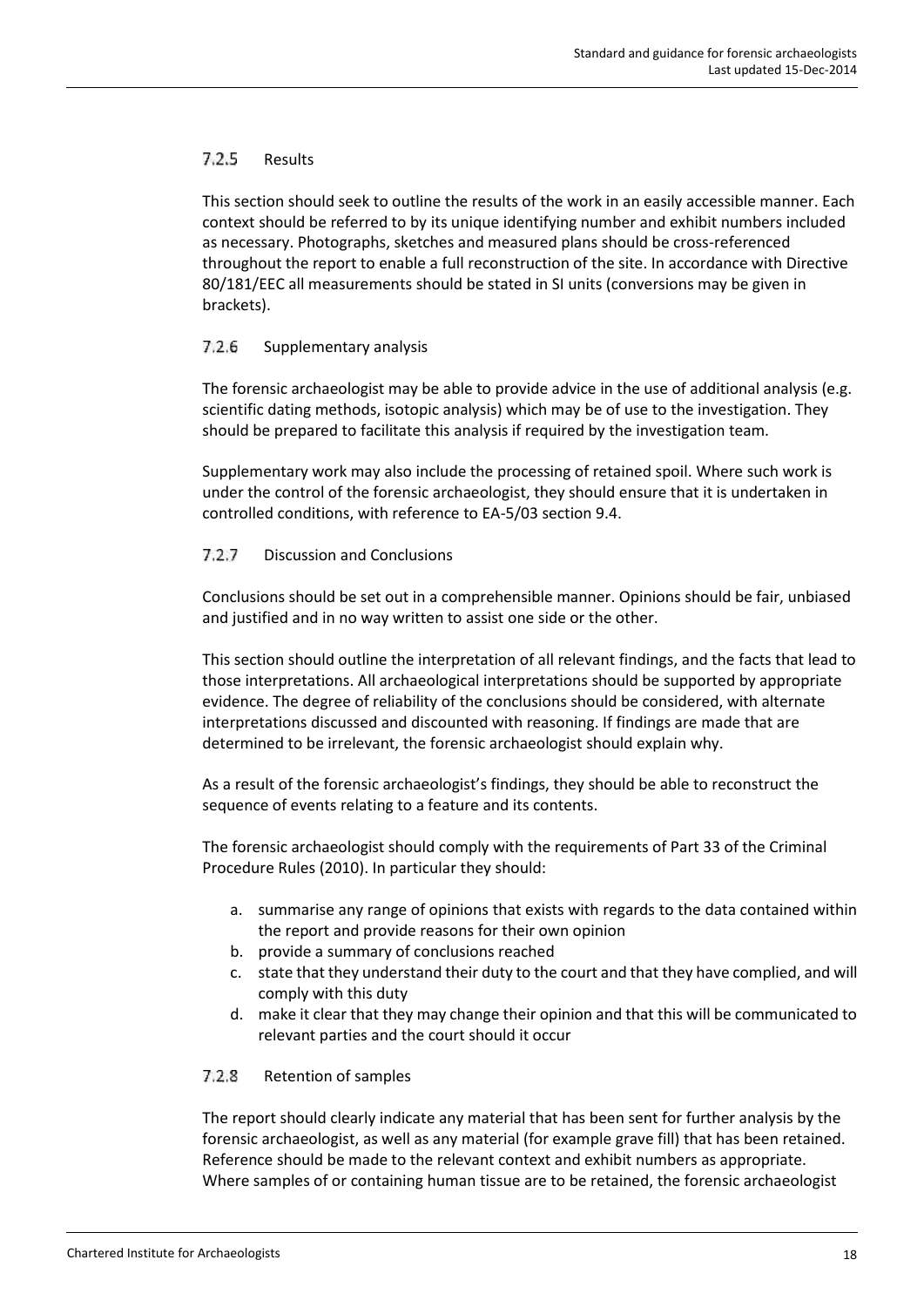should follow Home Office guidance (2005) relating to the implementation of the Human Tissue Act.

#### 7.2.9 Final check

Before signing and submitting the report it is the responsibility of the forensic archaeologist to check their work for typographical and grammatical errors. Misinterpretation of the findings can easily result from a simple typographical error such as metres (m), instead of millimetres (mm). Such mistakes can also give the impression of a lack or care or interest in the work or report.

The forensic archaeologist should ensure that a critical conclusions check has been undertaken whereby another archaeologist scrutinises the report to ensure that:

- a. there is consistency within the report
- b. any conclusions drawn are justifiable considering the data contained within it
- c. the report is a complete and stand-alone document

The report should state that a critical conclusions check has been carried out by another archaeologist.

The forensic archaeologist should be able to identify complex cases that may require additional peer review and have such a procedure in place.

### 7.2.10 Time of submission of the report

Following the completion of work at the scene, an estimated delivery date for the report should be given to the investigative team, to reflect the complexities of the case and nature of the report required. It is best practice to submit the report at the earliest possible opportunity.

The forensic archaeologist should be prepared to submit an interim report if required to do so by the investigative team. If there is a delay in the report production, the investigative team should be informed of the fact and reasons for it.

### 7.2.11 Archive storage and quantification

The report should contain a quantification of all scene records and material held by the forensic archaeologist. This should include all unused material, for example written notes, record forms, illustrative material as well as any retained samples. An Index of Unused Material should be compiled (please see Annex K of The Disclosure Manual (2005)).

### 7.2.12 Disclosure of information

The forensic archaeologist will ensure that all findings are made available to the Police Investigating Officer and surrender all information to the Police Investigation Team in accordance with the relevant sections of the The Disclosure Manual (2005)).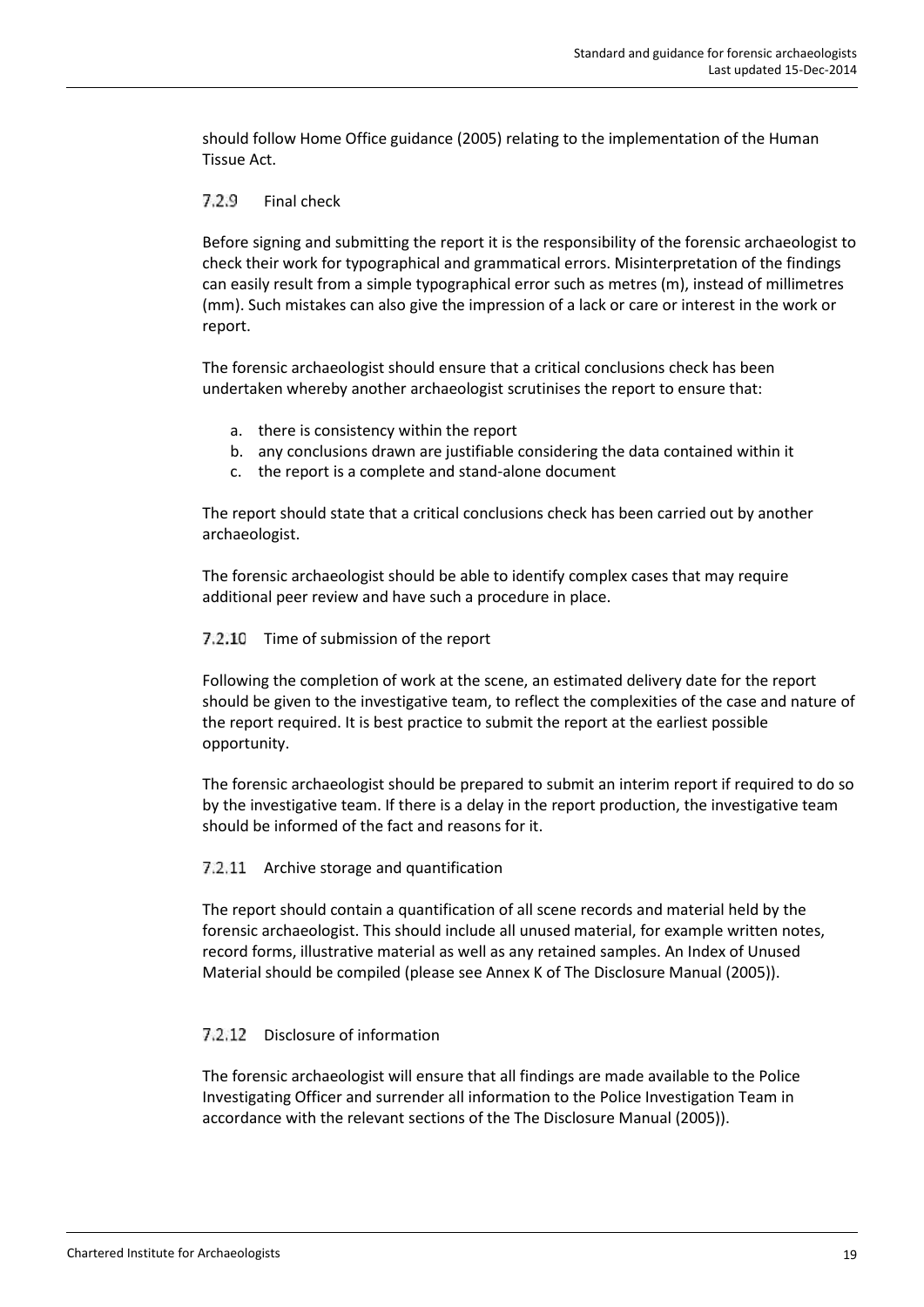### **8 Conferences and other subsequent action**

### 8.1 Standard

The forensic archaeologist must be prepared to:

- a. Attend any conference or meeting called by the police or CPS to discuss their findings, report or any other issues relevant to the case
- b. Discuss their findings and interpretations

The forensic archaeologist must record all relevant information and discussions accurately and comprehensibly.

8.2 Guidance

The forensic archaeologist should be prepared to consider alternative explanations and give advice based upon the facts of the case and established practices. They should also identify, clarify and summarise any areas of agreement and disagreement.

The forensic archaeologist should record all relevant information and discussions accurately and comprehensibly.

### **9 Attendance at court**

### 9.1 Standard

The forensic archaeologist must:

- a. Ensure that they are well prepared in advance of their appearance in court to give evidence
- b. Ensure that their appearance and behaviour is an accordance with standards expected by the courts
- c. Deliver all evidence in a clear, audible, and comprehensible manner
- d. Ensure that testimony given is in accordance with the contents of their written report
- e. Answer questions truthfully and impartially
- f. Consider any alternative hypotheses that are presented to them
- g. Ensure that any conclusions and statements given lie within their field of expertise
- h. Attempt to bring to the attention of the court any evidence which appears to have been misunderstood or misstated by a lawyer
- i. Be willing to enter into discussions with other specialists prior to attendance at court, with regards any differences in opinion that exist regarding findings and conclusions

### 9.2 Guidance

Forensic archaeologists should be suitably prepared prior to attending court to give evidence. They should ensure that all relevant documentation, such as a copy of their report and contemporaneous notes, are taken to the court.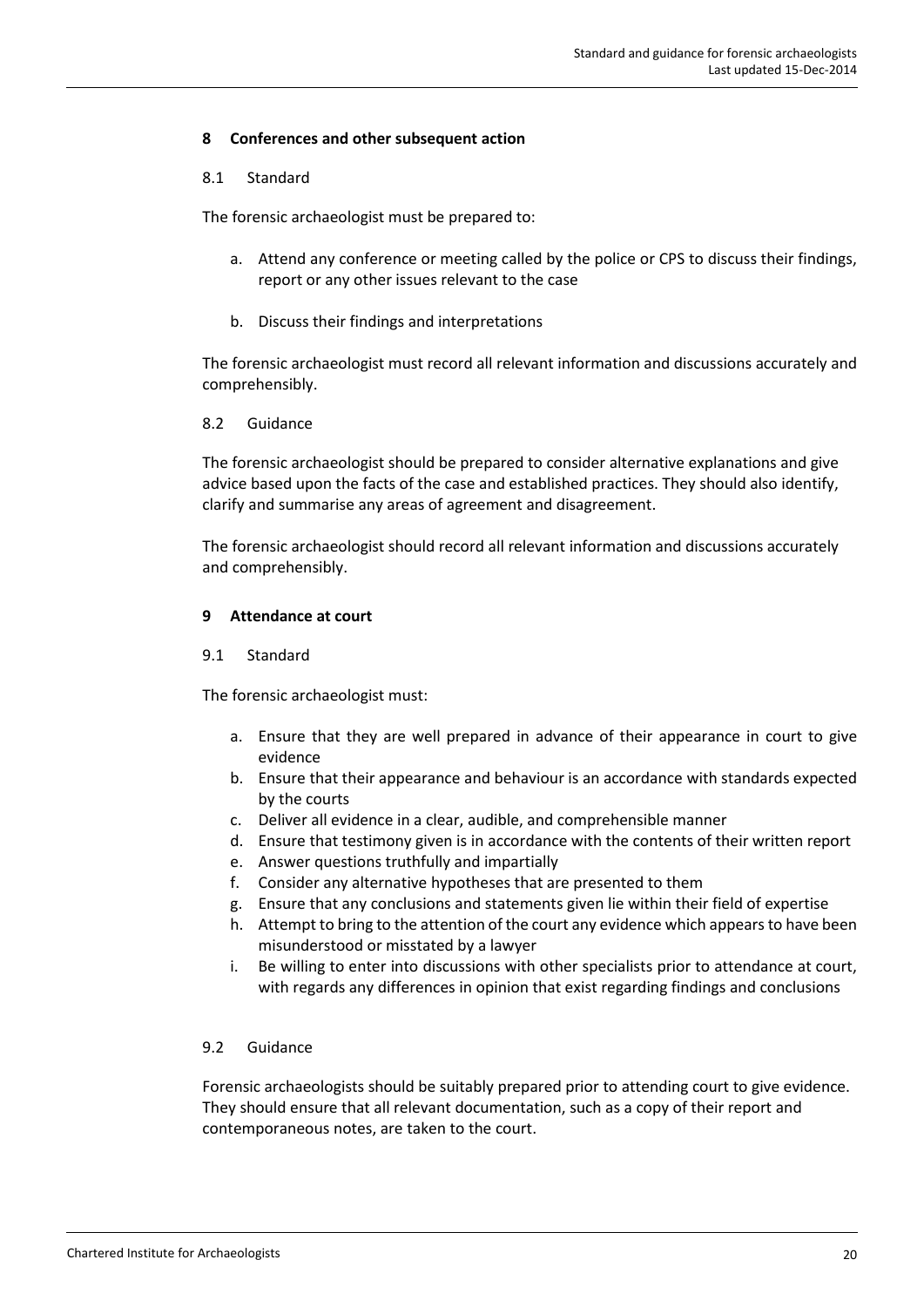The forensic archaeologist should conduct themselves in a manner compatible with Principle 1 of the CIfA *Code of Conduct* at all times. Evidence and opinions should be unbiased and objectively presented.

It should be made clear which parts of the evidence are fact and which are opinion, with evidence upon which those opinions are based made available. If questions are unclear, the forensic archaeologist should seek clarification before offering a response. They should also avoid the use of technical language when answering questions and offer explanations for such language if required.

Proper consideration should be given to interpretations or conclusions presented by the defence. It is also possible that facts may emerge during an investigation or court case, which may make the forensic archaeologist reconsider a previously held opinion. The forensic archaeologist has a duty to give due consideration to any such facts and to ensure that their opinion remains objective. The forensic archaeologist should be prepared to change their opinion if the facts dictate it, and to state this change clearly to the court.